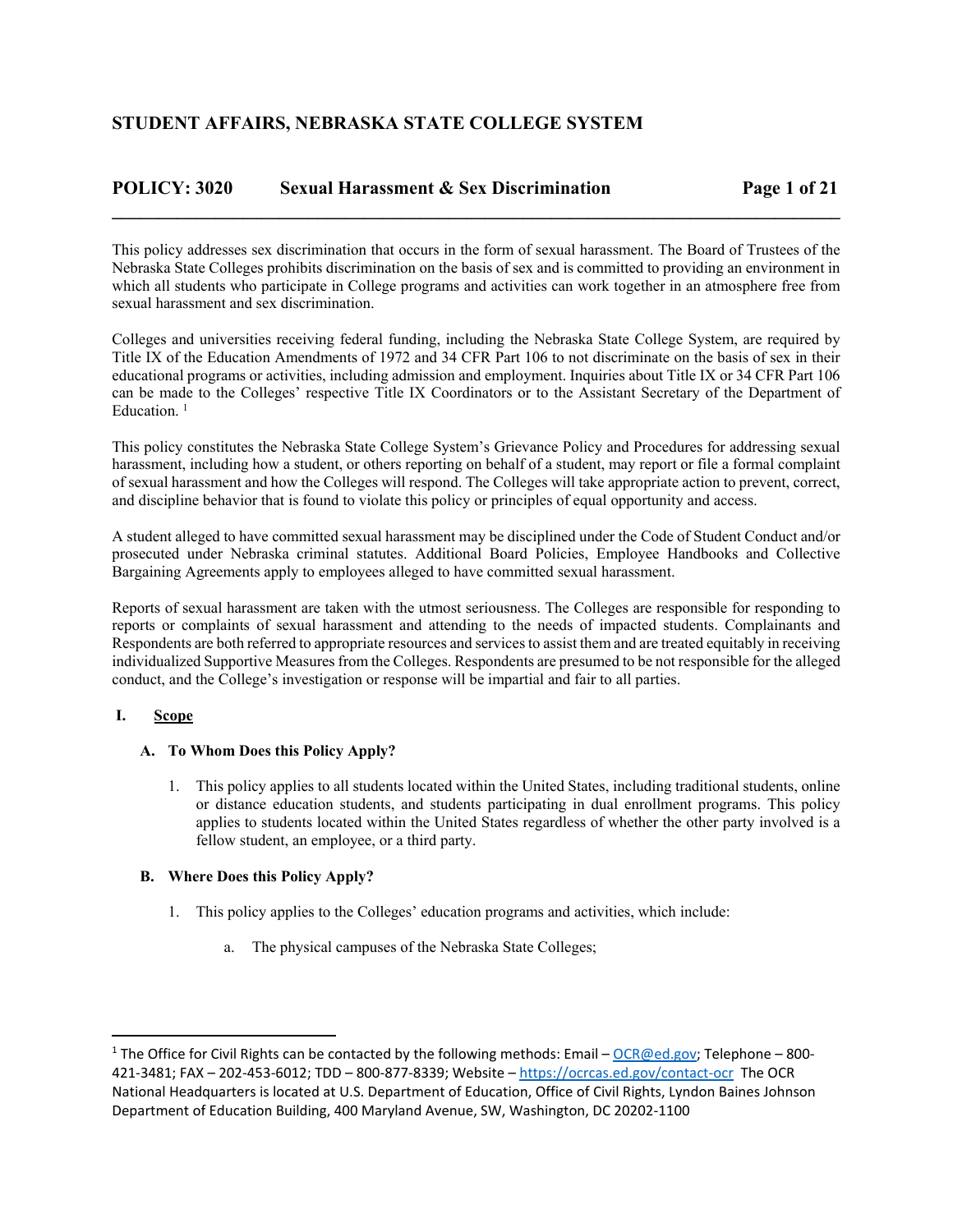| POLICY: 3020 | <b>Sexual Harassment &amp; Sex Discrimination</b> | Page 2 of 21 |
|--------------|---------------------------------------------------|--------------|
|              |                                                   |              |

- b. Areas owned or controlled by the Colleges;
- c. Locations, events, or circumstances over which the Colleges exercise substantial control over both the respondent and the context in which the sexual harassment occurs;
- d. Any building owned or controlled by a student organization that is officially recognized by the College.

## **C. When Does this Policy Apply?**

1. This policy applies when the College has notice, in the form of actual knowledge, of a report or allegation of Sexual Harassment that has been reported to the Title IX Coordinator or any official of the College who has authority to institute corrective measures on behalf of the College as defined in section III of this policy. If the College has actual knowledge of sexual harassment in an education program or activity against a person in the United States, it must respond promptly.

## **II. Prohibited Conduct**

- **A.** The definition of Sexual Harassment consists of six (6) types of conduct that the College prohibits, which are explained in this section.
- **B. Sexual Harassment:** Sexual Harassment is conduct on the basis of sex, including gender identity and sexual orientation, that satisfies one or more of the following:
	- 1. Quid Pro Quo Harassment

An employee of the College conditioning the provision of an aid, benefit, or service of the College's on an individual's participation in unwelcome sexual conduct.

2. Severe, Pervasive, and Objectively Offensive Unwelcome Conduct

Unwelcome conduct determined by a *reasonable person* to be so severe, pervasive, and objectively offensive that it effectively denies a person equal access to the College's education program or activity. Unwelcomeness and objective offense are evaluated based on the totality of the circumstances from the perspective of a reasonable person in the same or similar circumstances, including the context in which the alleged incident occurred and any similar previous patterns that may be evidenced.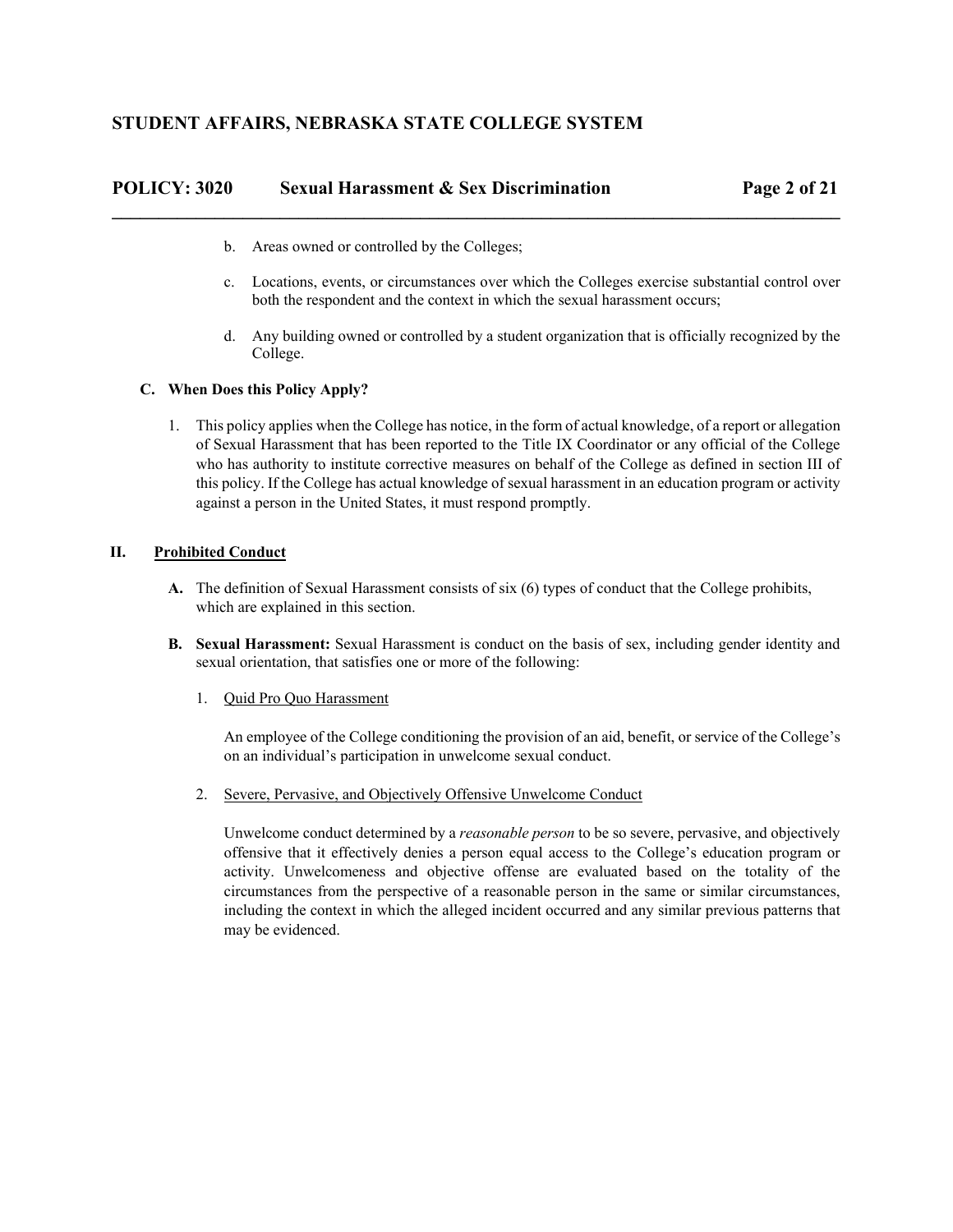#### 3. Sexual Assault

An offense classified as a forcible or non-forcible sex offense under the uniform crime reporting system of the Federal Bureau of Investigation.<sup>2</sup> Sexual assault includes:

**\_\_\_\_\_\_\_\_\_\_\_\_\_\_\_\_\_\_\_\_\_\_\_\_\_\_\_\_\_\_\_\_\_\_\_\_\_\_\_\_\_\_\_\_\_\_\_\_\_\_\_\_\_\_\_\_\_\_\_\_\_\_\_\_\_\_\_\_\_\_\_\_\_\_\_\_\_\_** 

- a. Forcible Sex Offense: Any sexual act directed against another person, without the consent of the Complainant including instances where the Complainant is incapable of giving consent. This includes:
	- i. Forcible Rape: Penetration, no matter how slight, of the vagina or anus with any body part or object, or oral penetration by a sex organ of another person, without the consent of the Complainant.
	- ii. Forcible Sodomy: Oral or anal sexual intercourse with another person, forcibly and/or against that person's will or not forcibly or against the person's will in instances where the Complainant is incapable of giving consent because of age or because of temporary or permanent mental or physical incapacity.
	- iii. Sexual Assault with an Object: To use an object or instrument to penetrate, however slightly, the genital or anal opening of the body of another person, forcibly and/or against that person's will or not forcibly or against the person's will in instances where the Complainant is incapable of giving consent because of age or because of temporary or permanent mental or physical incapacity.
	- iv. Forcible Fondling—The touching of the private body parts of another person (including, but not limited to, the buttocks, groin, and breasts) for the purpose of sexual gratification, forcibly and/or against that person's will or not forcibly or against the person's will in instances where the Complainant is incapable of giving consent because of age or because of temporary or permanent mental or physical incapacity.

<sup>&</sup>lt;sup>2</sup> The 2020 Department of Education's Regulations of Title IX state the following in footnote 791 on page 547: The Clery Act, 20 U.S.C.  $1092(f)(6)(A)(v)$  defines "sexual assault" to mean an "offense classified as a forcible or nonforcible sex offense under the uniform crime reporting system of the Federal Bureau of Investigation." The FBI UCR, in turn, consists of two crime reporting systems: The Summary Reporting System (SRS) and the National Incident-Based Reporting System (NIBRS). U.S. Dep't. of Justice, Criminal Justice Information Services, SRS to NIBRS: The Path to Better UCR Data (Mar. 28, 2017). The current Clery Act regulations, 34 CFR 668.46(a), direct recipients to look to the SRS for a definition of rape and to NIBRS for a definition of fondling, statutory rape, and incest as the offenses falling under "sexual assault." The FBI has announced it will retire the SRS and transition to using only the NIBRS in January 2021. Federal Bureau of Investigation, Criminal Justice Information Services, Uniform Crime Reporting (UCR) Program, National Incident-Based Reporting System (NIBRS), https://www.fbi.gov/services/cjis/ucr/nibrs. NIBRS' forcible and nonforcible sex offenses consist of: rape, sodomy, and sexual assault with an object (as well as fondling, statutory rape, and incest, as noted above). Thus, reference to the Clery Act will continue to cover the same range of sex offenses under the FBI UCR regardless of whether or when the FBI phases out the SRS.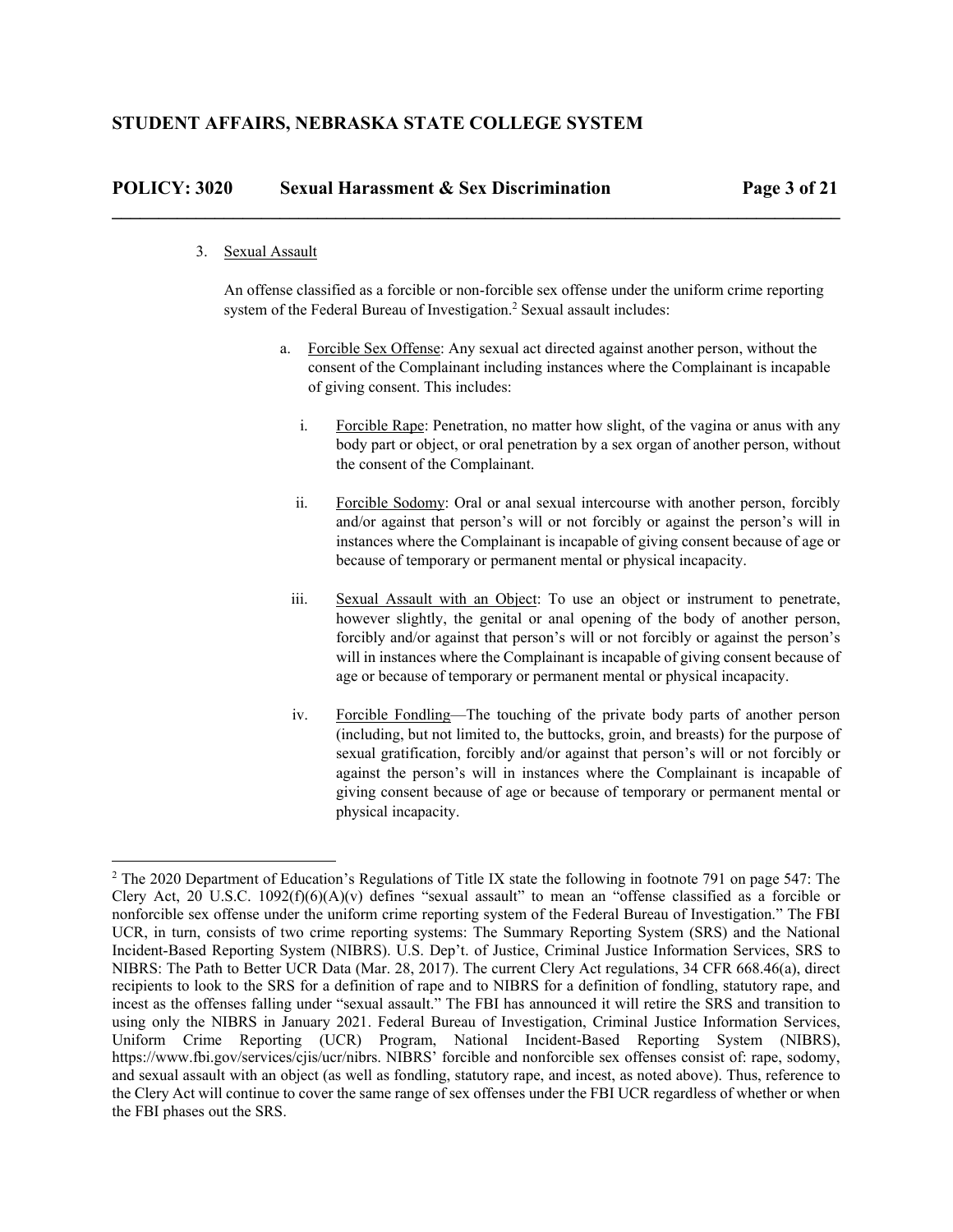## **STUDENT AFFAIRS, NEBRASKA STATE COLLEGE SYSTEM**

| <b>POLICY: 3020</b> | <b>Sexual Harassment &amp; Sex Discrimination</b> | Page 4 of 21 |
|---------------------|---------------------------------------------------|--------------|
|                     |                                                   |              |

- b. Non-Forcible Sex Offense: Non-forcible sexual intercourse. This includes the following:
	- i. Incest: Non-forcible sexual intercourse between persons who are related to each other within the degrees wherein marriage is prohibited by Nebraska state law.
	- ii. Statutory Rape: Non-forcible sexual intercourse with a person who is under the statutory age of consent of 16.<sup>3</sup>

#### 4. Dating Violence

Violence committed by a person who is or has been in a social relationship of a romantic or intimate nature with the Complainant.

- a. The existence of such a relationship shall be determined based on a consideration of the following factors:
	- i. The length of the relationship;
	- ii. The type of relationship;
- iii. The frequency of interaction between the persons involved in the relationship.
- b. For the purposes of this definition, Dating Violence includes, but is not limited to, sexual or physical abuse or the threat of such abuse. Dating Violence does not include acts covered under the definition of Domestic Violence.

### 5. Domestic Violence

A felony or misdemeanor crime of violence committed:

- a. By a current or former spouse or intimate partner of the Complainant;
- b. By a person with whom the Complainant shares a child in common;
- c. By a person who is cohabitating with, or has cohabitated with, the Complainant as a spouse or intimate partner;
- d. By a person similarly situated to a spouse of the Complainant under the domestic or family violence laws of Nebraska;
- e. By any other person against an adult or youth Complainant who is protected from that person's acts under the domestic or family violence laws of Nebraska.

 <sup>3</sup> Nebraska Revised Statute 28‐319.01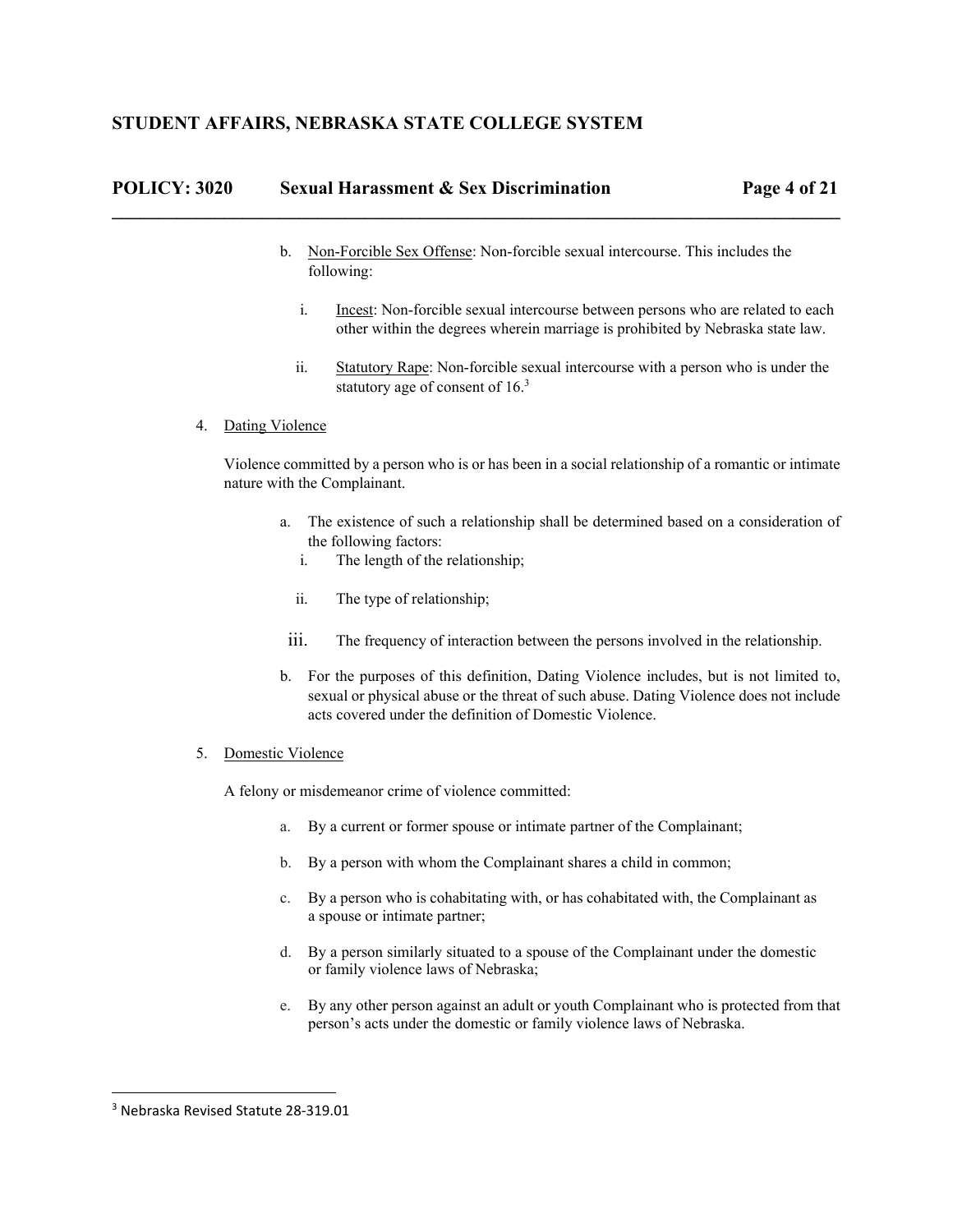6. Stalking

Engaging in a course of conduct directed at a specific person that would cause a reasonable person to:

- a. Fear for the person's safety or the safety of others; or
- b. Suffer substantial emotional distress.

For the purposes of this definition:

- c. Course of conduct means two (2) or more acts, including, but not limited to, acts in which the stalker directly, indirectly, or through third parties, by any action, method, device, or means, follows, monitors, observes, surveils, threatens, or communicates to or about a person, or interferes with a person's property.
- d. Substantial emotional distress means significant mental suffering or anguish that may, but does not necessarily require medical or other professional treatment or counseling.

### **C. Retaliation**

Intimidation, threats, coercion, or discrimination against any individual for the purpose of interfering with any right or privilege secured under Title IX or 34 CFR Part 106, or because the individual made a complaint or report, testified, assisted, participated, or refused to participate in an investigation, proceeding, or Hearing under this policy.

### **III. Additional Definitions**

#### **A. Advisor**:

- 1. An individual selected by either the Complainant or Respondent to guide them through the grievance process and accompany them to all meetings, including the Hearing. An Advisor may, for example, assist a party in reviewing the Investigative Report, or provide feedback to a party in preparation for the Hearing.
- 2. At the Hearing, the party's Advisor asks the other party and any Witness all relevant questions or follow up questions, including those challenging credibility, on behalf of their advisee. In all other instances throughout the grievance process, the party will speak for themselves.
- 3. If an Advisor is an attorney, they may not participate any more than a non-attorney Advisor would be permitted to participate.
- 4. If a party does not have an Advisor at the Hearing, the Vice President or Dean responsible for Student Affairs as designated by the President shall appoint an Advisor for the party without any fee or charge to the party.

### **B. Complainant**:

1. An individual who is alleged to be the victim of conduct that could constitute Sexual Harassment.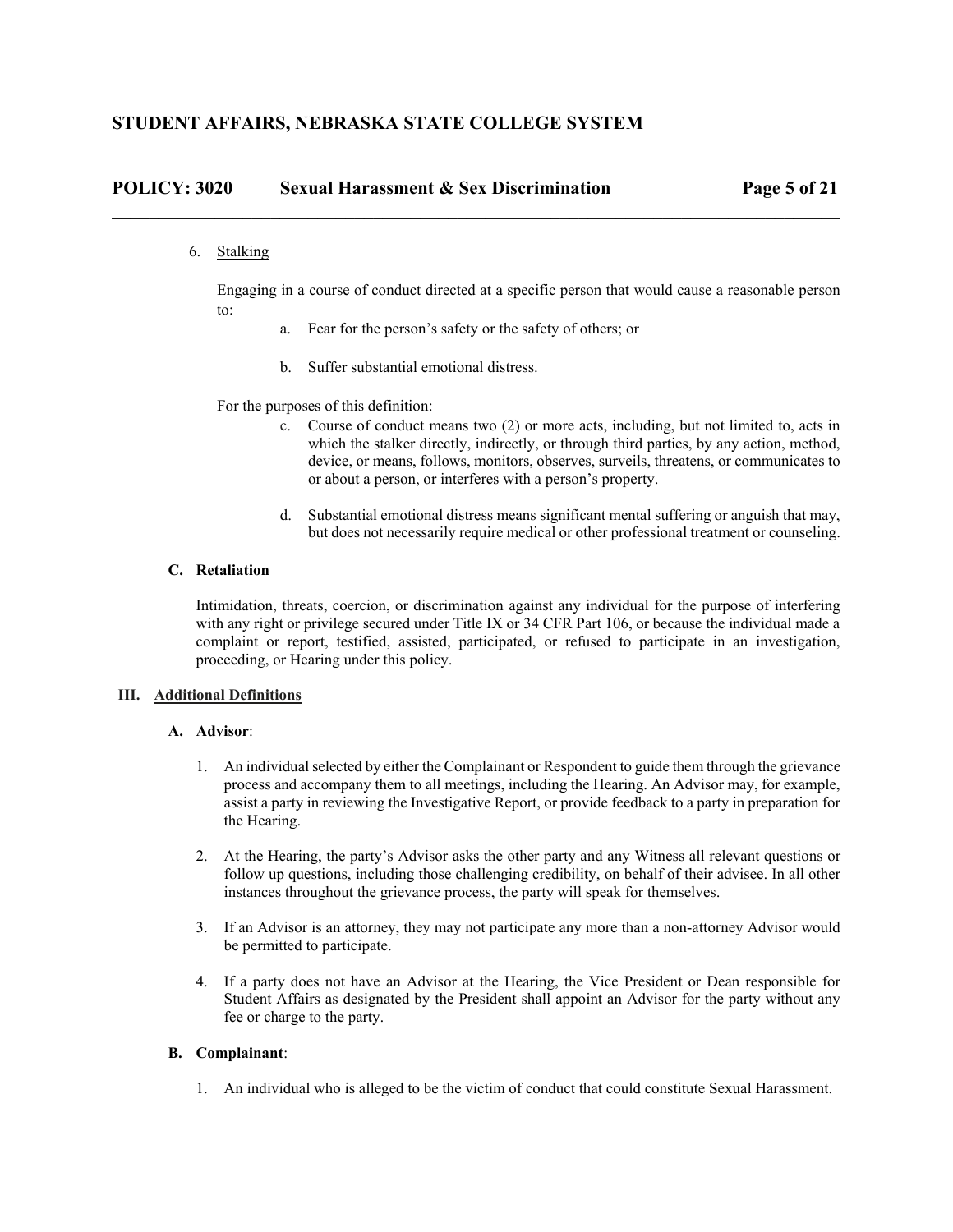# **POLICY: 3020 Sexual Harassment & Sex Discrimination Page 6 of 21 \_\_\_\_\_\_\_\_\_\_\_\_\_\_\_\_\_\_\_\_\_\_\_\_\_\_\_\_\_\_\_\_\_\_\_\_\_\_\_\_\_\_\_\_\_\_\_\_\_\_\_\_\_\_\_\_\_\_\_\_\_\_\_\_\_\_\_\_\_\_\_\_\_\_\_\_\_\_**

### **C. Confidential Employee**:

- 1. A College employee who does not have a duty to report incidents of Sexual Harassment to the Title IX Coordinator.
- 2. Medical or mental health professionals employed by the Colleges (Licensed Student Counselors, Nurses and Athletic Trainers) are Confidential Employees and respect and protect confidential communications from students, faculty, and staff to the extent they are legally able and/or required to do so.
- 3. Confidential Employees may have to breach confidentiality when they perceive an immediate and serious threat to any person or property.

### **D. Consent**:

- 1. Definition:
	- a. Consent is positive cooperation in an act or expression of intent to engage in an act. Consent is indicated through words or conduct. Consent cannot be inferred from silence or passivity alone.
	- b. An individual who consents to a sexual act must give that consent voluntarily, and with knowledge and understanding of the nature of the act and their participation in it.
	- c. Consent to one type of sexual activity does not necessarily constitute consent for another type of sexual activity.
	- d. Consent can be withdrawn by any party at any time through words or conduct.
- 2. Capacity to Consent:
	- a. A person cannot give consent when they are:
		- i. Incapacitated by drugs or alcohol;
		- ii. Unconscious, passed out, asleep, coming in and out of consciousness;
		- iii. Have a disorder, illness, or disability that impairs their understanding of the act and their ability to make decisions.
		- iv. They are under the threat of violence, injury, or other forms of coercion or intimidation.
		- v. They are forced, coerced, intimidated, or deceived into providing consent.
	- b. If the Complainant was incapacitated, the question of whether the Respondent knew, or should have known, that the Complainant was incapacitated will be considered.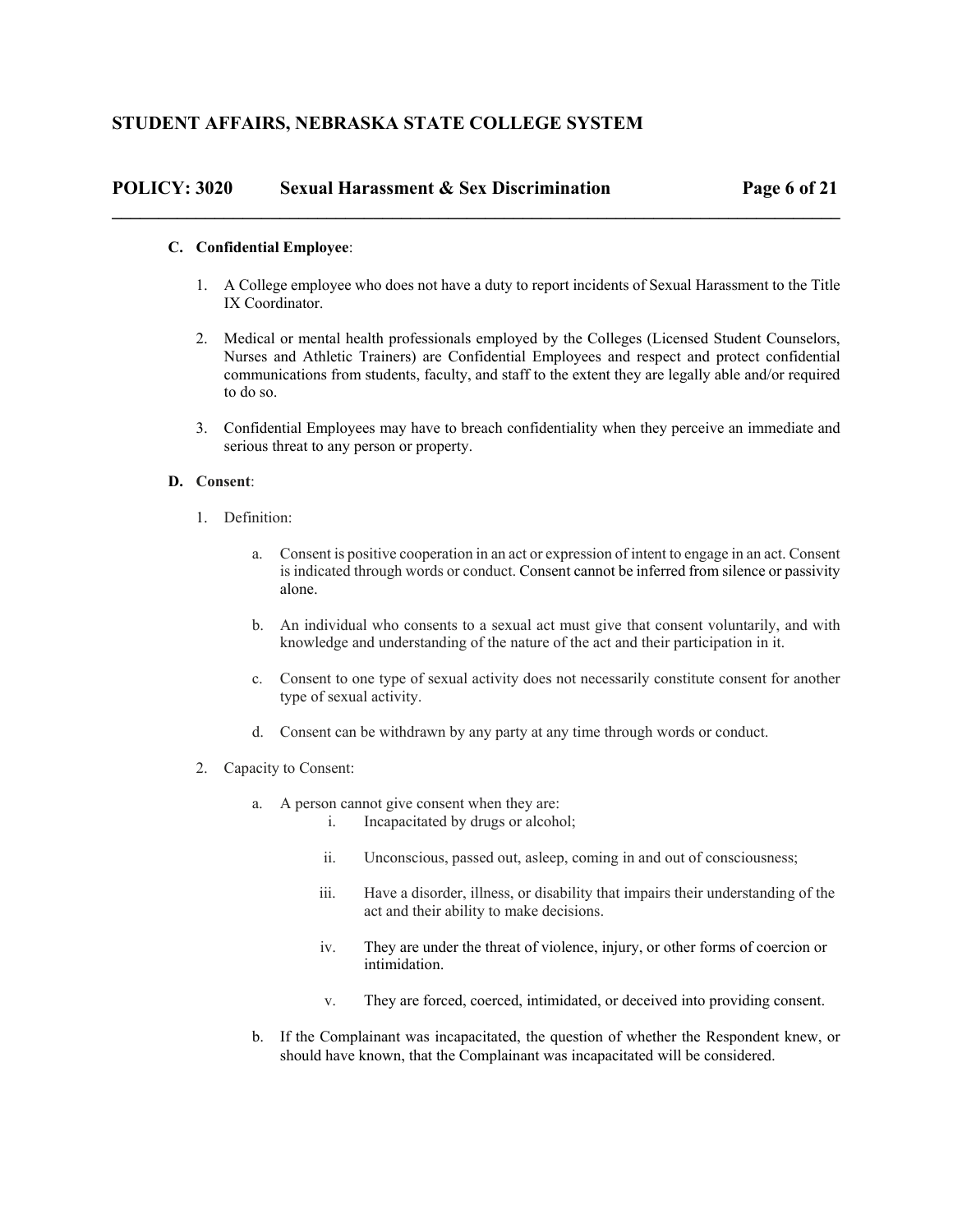# **POLICY: 3020 Sexual Harassment & Sex Discrimination Page 7 of 21 \_\_\_\_\_\_\_\_\_\_\_\_\_\_\_\_\_\_\_\_\_\_\_\_\_\_\_\_\_\_\_\_\_\_\_\_\_\_\_\_\_\_\_\_\_\_\_\_\_\_\_\_\_\_\_\_\_\_\_\_\_\_\_\_\_\_\_\_\_\_\_\_\_\_\_\_\_\_**

- 3. Lack of Consent:
	- a. A person may express a lack of consent through words or conduct. A person need only resist, either verbally or physically, so as to make the person's refusal to consent genuine and real and so as to reasonably make known to the other party that person's refusal to consent.
	- b. A person need not resist verbally or physically where it would be useless or futile to do so. The presence or absence of consent is based on the totality of circumstances, including the context in which an alleged incident occurred.

## **E. Education Program or Activity**:

1. The Colleges' education programs or activities include locations, events, or circumstances over which the College exercised substantial control over both the Respondent and the context in which the Sexual Harassment occurred, including any building owned or controlled by a student organization that is officially recognized by the College.

## **F. Employee**:

1. An individual who is paid by the College to perform specific job duties, including faculty and staff, whether they are employed part-time or full-time. This definition excludes student-employees and third party contractors unless otherwise noted.

## **G. Formal Complaint**:

- 1. A complaint filed and signed by a Complainant or the Title IX Coordinator alleging Sexual Harassment against a Respondent and requesting the College investigate the allegation of Sexual Harassment per this policy.
- 2. At the time of filing the Formal Complaint the Complainant must be participating in or attempting to participate in the Colleges education program or activity.
- 3. In the event that the Title IX Coordinator signs a Formal Complaint, the Title IX Coordinator does not become a party to the Formal Complaint.

## **H. Hearing Chairperson**:

1. The individual who conducts the Hearing and makes decisions regarding the relevance of questions and evidence and their inclusion in the Hearing. The Hearing Chairperson is responsible for providing the determination in writing to the parties.

## **I. Hearing Panel**:

1. A panel of at least three (3) individuals, who are not students, including the Hearing Chairperson who consider the evidence presented regarding a Formal Complaint and make a determination regarding responsibility pursuant to this policy and, if applicable, any disciplinary action or sanctions to be imposed. The determination will be made using the preponderance of the evidence standard.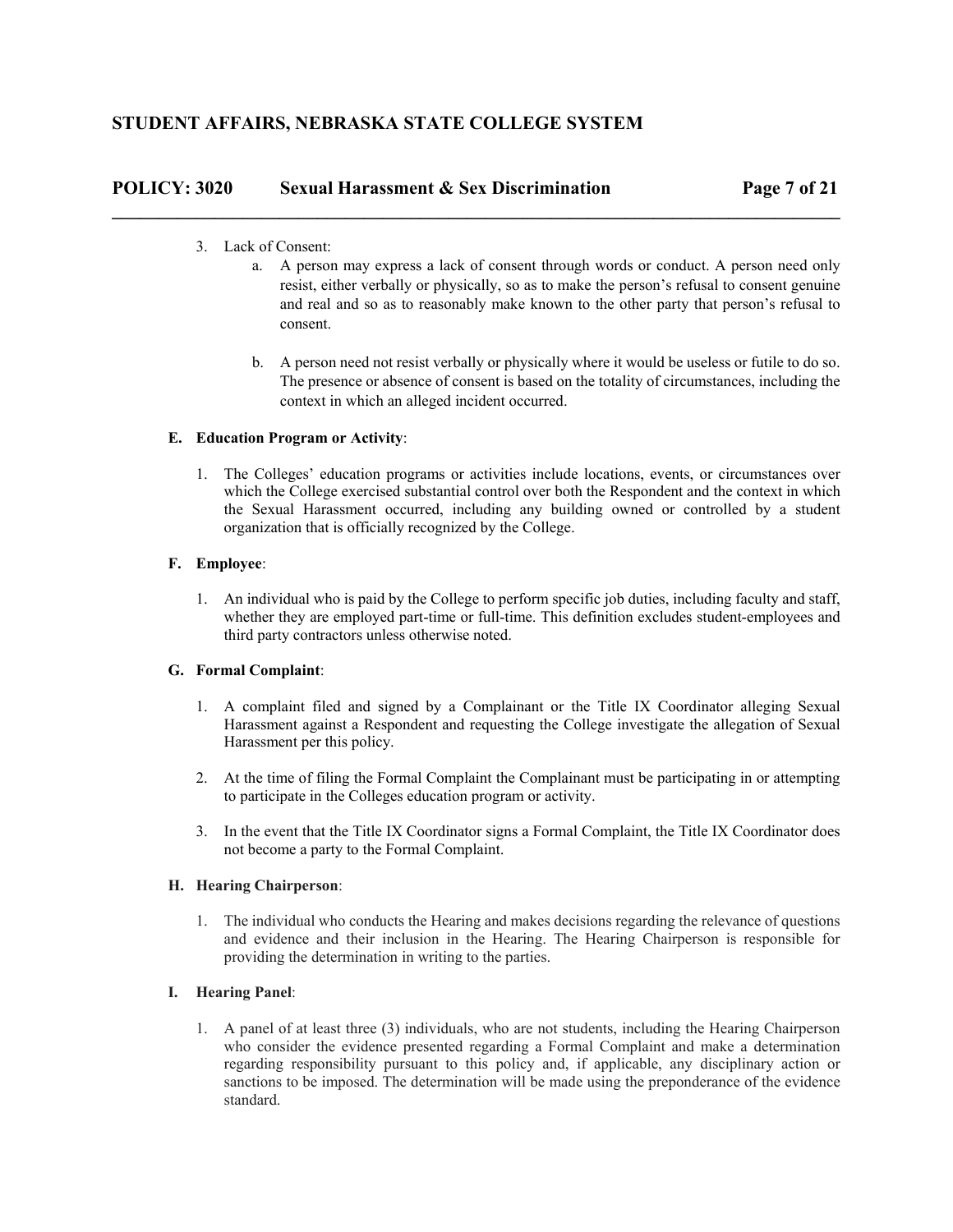## **POLICY: 3020 Sexual Harassment & Sex Discrimination Page 8 of 21**

### **J. Mandatory Reporter**:

1. Any College employee who is required to report incidents of sexual misconduct of which they become aware to the Title IX Coordinator. The following College employees are Mandatory Reporters:

**\_\_\_\_\_\_\_\_\_\_\_\_\_\_\_\_\_\_\_\_\_\_\_\_\_\_\_\_\_\_\_\_\_\_\_\_\_\_\_\_\_\_\_\_\_\_\_\_\_\_\_\_\_\_\_\_\_\_\_\_\_\_\_\_\_\_\_\_\_\_\_\_\_\_\_\_\_\_** 

- a. President
- b. Vice Presidents
- c. Academic Deans
- d. College Title IX Coordinator and Designees
- e. Dean of Students
- f. Housing/Residence Life Staff to include:
	- i. Directors
	- ii. Managers
	- iii. Assistant Directors
	- iv. Senior Residence Hall Advisors
	- v. Residence Hall Advisors
- g. Coaches and Assistant Coaches
- h. Campus Security Officers

### **K. Pre-Hearing Conference**:

1. This is an opportunity for the Complainant and Respondent to meet separately with the Hearing Chairperson to review Hearing procedures, submit the questions they intend to ask at the Hearing, and confirm the list of Witnesses, if any, they wish to call at the Hearing. The parties may also discuss options for an Informal Resolution as an alternative to proceeding with a Hearing.

### **L. Preponderance of the Evidence Standard**:

1. A preponderance of the evidence is the greater weight of the evidence indicating it is more likely than not that the alleged conduct occurred. It is the standard the College's decision-maker (Hearing Panel) will use to determine whether or not a Respondent is responsible for Sexual Harassment.

### **M. Reporting Party**:

1. An individual who reports to the Title IX Coordinator or any official of the College who has authority to institute corrective measures on behalf of the College on another person's behalf.

#### **N. Respondent**:

1. An individual who has been reported to be the perpetrator of conduct that could constitute Sexual Harassment.

### **O. Student**:

1. An individual who is currently enrolled or registered in an Education Program or Activity or who has completed the immediately preceding term and is eligible for re-enrollment.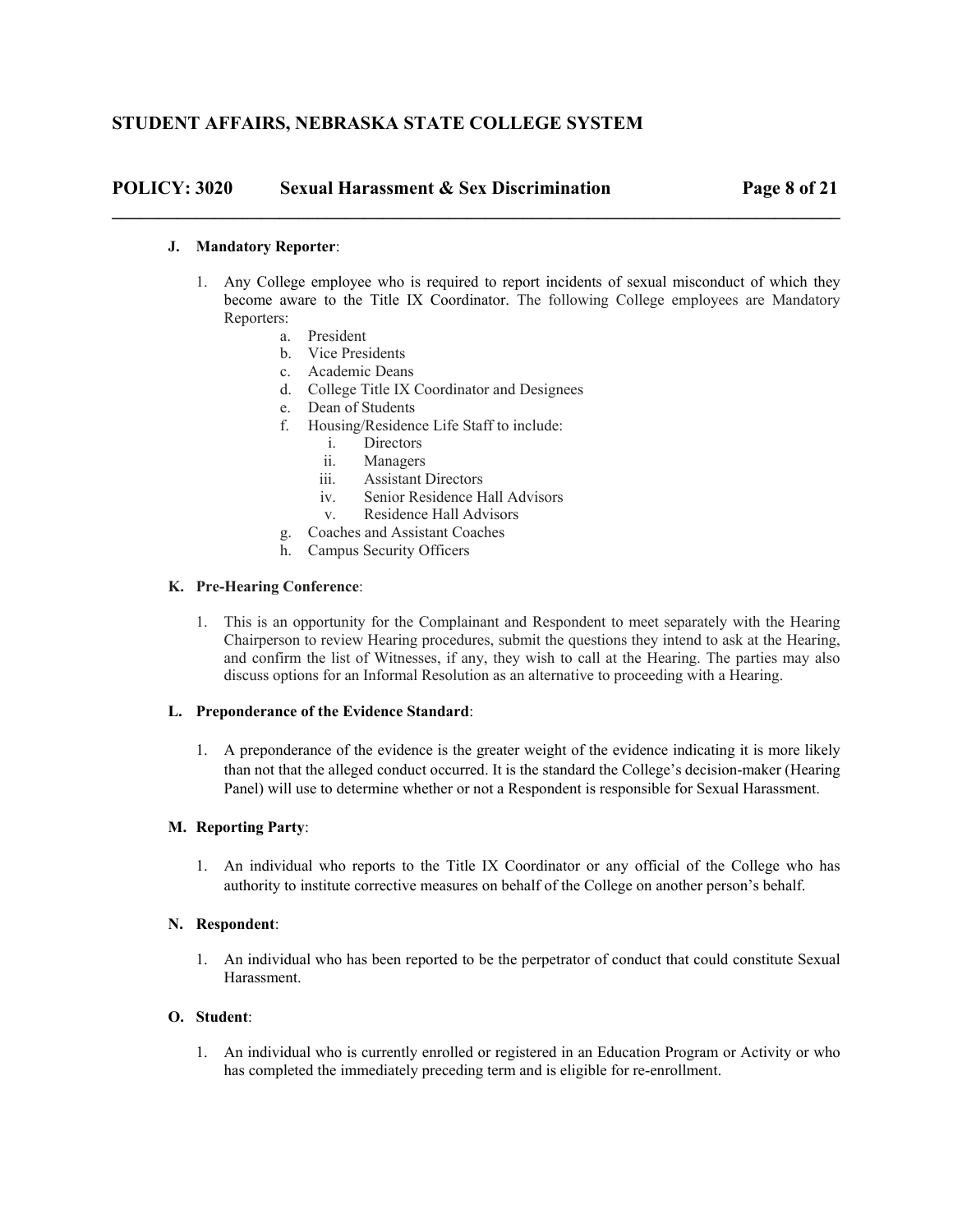## **POLICY: 3020 Sexual Harassment & Sex Discrimination Page 9 of 21**

### **P. Supportive Measures**:

1. Non-disciplinary, non-punitive individualized services offered as appropriate, as reasonably available and without fee or charge to the Complainant and Respondent before or after the filing of a Formal Complaint or where no Formal Complaint has been filed.

**\_\_\_\_\_\_\_\_\_\_\_\_\_\_\_\_\_\_\_\_\_\_\_\_\_\_\_\_\_\_\_\_\_\_\_\_\_\_\_\_\_\_\_\_\_\_\_\_\_\_\_\_\_\_\_\_\_\_\_\_\_\_\_\_\_\_\_\_\_\_\_\_\_\_\_\_\_\_** 

- 2. The College may utilize Supportive Measures as supplemental tools in disciplinary action, sanctions or in Informal Resolutions.
- 3. Parties are treated equitably when offered Supportive Measures. Supportive Measures are kept confidential to the extent possible without impairing the College's ability to provide them.
- 4. Supportive Measures are designed to restore or preserve equal access to the College's Education Program or Activity without unreasonably burdening the other party, including measures designed to protect the safety of all parties or the College's educational environment, or to deter Sexual Harassment.
- 5. Supportive Measures may include but not be limited to: a referral to counseling services, reasonable academic accommodations, changes to on-campus housing or employment situations, use of Campus Security's escort services, bi-lateral No Contact Orders, and other similar measures.
- 6. Requests for Supportive Measures must be made directly to the Title IX Coordinator, who will facilitate implementation.

## **Q. Title IX Coordinator**:

- 1. The employee responsible for responding to reports of Sexual Harassment at the College. The Title IX Coordinator conducts investigations of allegations of Sexual Harassment against a Respondent in a Formal Complaint made by a Complainant.
- 2. As part of the investigation, the Title IX Coordinator will interview the Complainant, the Respondent, and any Witnesses or others with pertinent information and gather other evidence including but not limited to, submitted written statements, text messages, social media posts, pictures, videos, security camera footage, and other relevant material.
- 3. The Title IX Coordinator reviews and assesses the credibility of the available evidence, synthesizes areas of dispute and agreement, and creates an Investigative Report summarizing this information and provides it to the Hearing Panel.

## **R. Witness**:

1. An individual who witnessed the alleged incident or has relevant information about the allegations.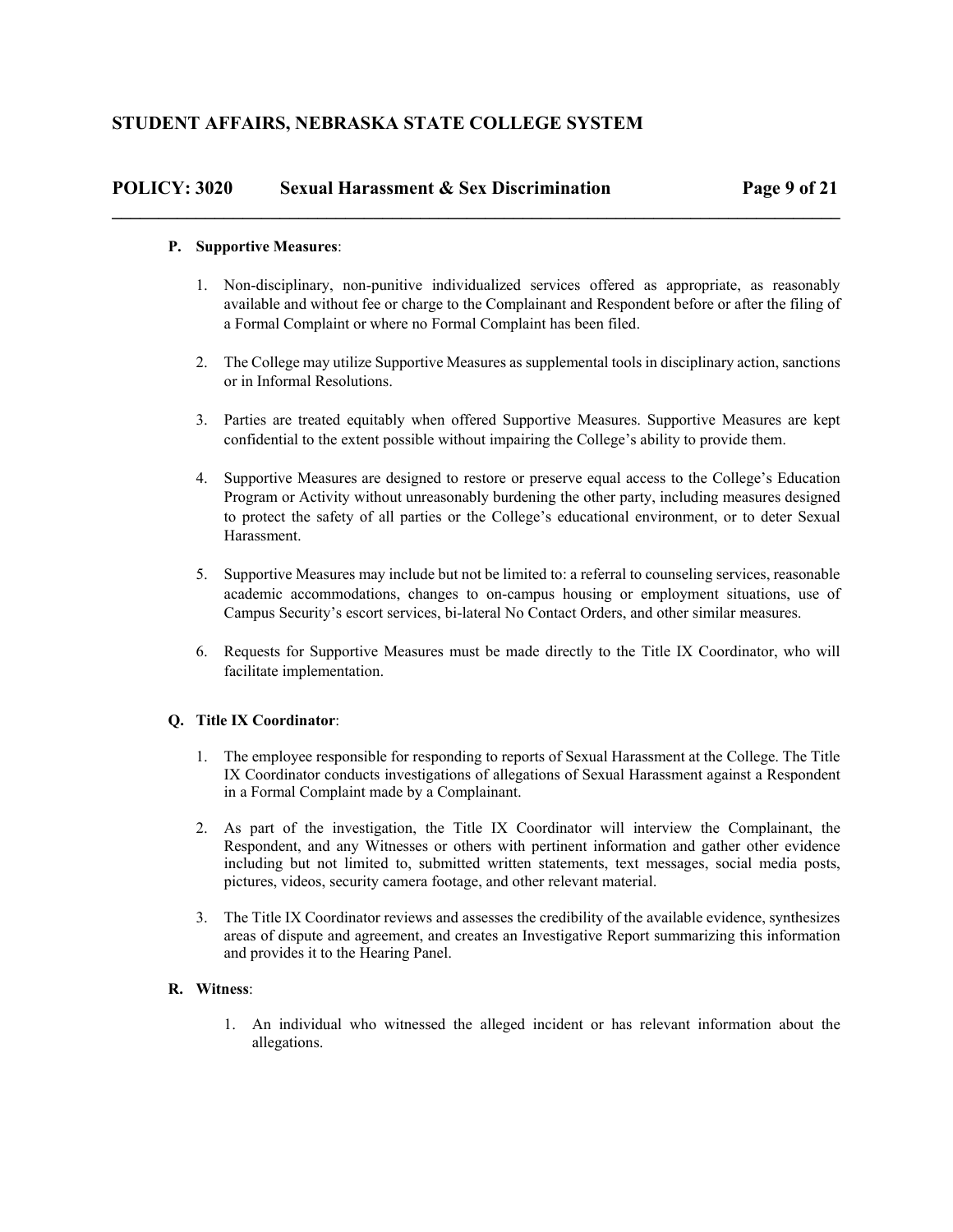## **POLICY: 3020 Sexual Harassment & Sex Discrimination Page 10 of 21**

### **IV. Dismissal of Formal Complaints**

### **A. Mandatory Dismissal**

- 1. The College is required<sup>4</sup> to dismiss a Formal Complaint made per this policy in the following circumstances:
	- a. The alleged conduct would not constitute Sexual Harassment as defined in this policy, even if proved;
	- b. The alleged conduct did not occur in the College's Education Program or Activity; or,
	- c. The alleged conduct did not occur against a person in the United States.

**\_\_\_\_\_\_\_\_\_\_\_\_\_\_\_\_\_\_\_\_\_\_\_\_\_\_\_\_\_\_\_\_\_\_\_\_\_\_\_\_\_\_\_\_\_\_\_\_\_\_\_\_\_\_\_\_\_\_\_\_\_\_\_\_\_\_\_\_\_\_\_\_\_\_\_\_\_\_** 

2. The parties will receive written notice explaining the reasons for dismissal. Allegations that are dismissed for these reasons may be addressed by the Student Code of Conduct set forth in Board Policy 3100. The parties may appeal the dismissal, per the appeal requirements in Section VII.C.12.

### **B. Permissive Dismissal**

- 1. The College may choose to dismiss a Formal Complaint made per this policy in the following circumstances:
	- a. The Complainant withdraws a Formal Complaint in writing.
	- b. The Respondent is no longer enrolled or employed by the College.
	- c. Specific circumstances prevent the College from gathering evidence sufficient to reach a determination.
- 2. The parties will receive written notice explaining the reasons for dismissal. The parties may appeal the dismissal, per the appeal requirements in Section VII.C.12.

## **V. Reporting Sexual Harassment**

#### **A. Reporting to the College**

1. Any person may report sex discrimination, including Sexual Harassment, to the College. A person who alleges to be the victim of Sexual Harassment is the Complainant. A person who submits a report on behalf of another person is the Reporting Party. Reports can be made by mail, telephone, email, in person, or by any other means that results in the Title IX Coordinator receiving the person's written or verbal report.

<sup>4</sup> Per 34 CFR § 106.45(3)(i)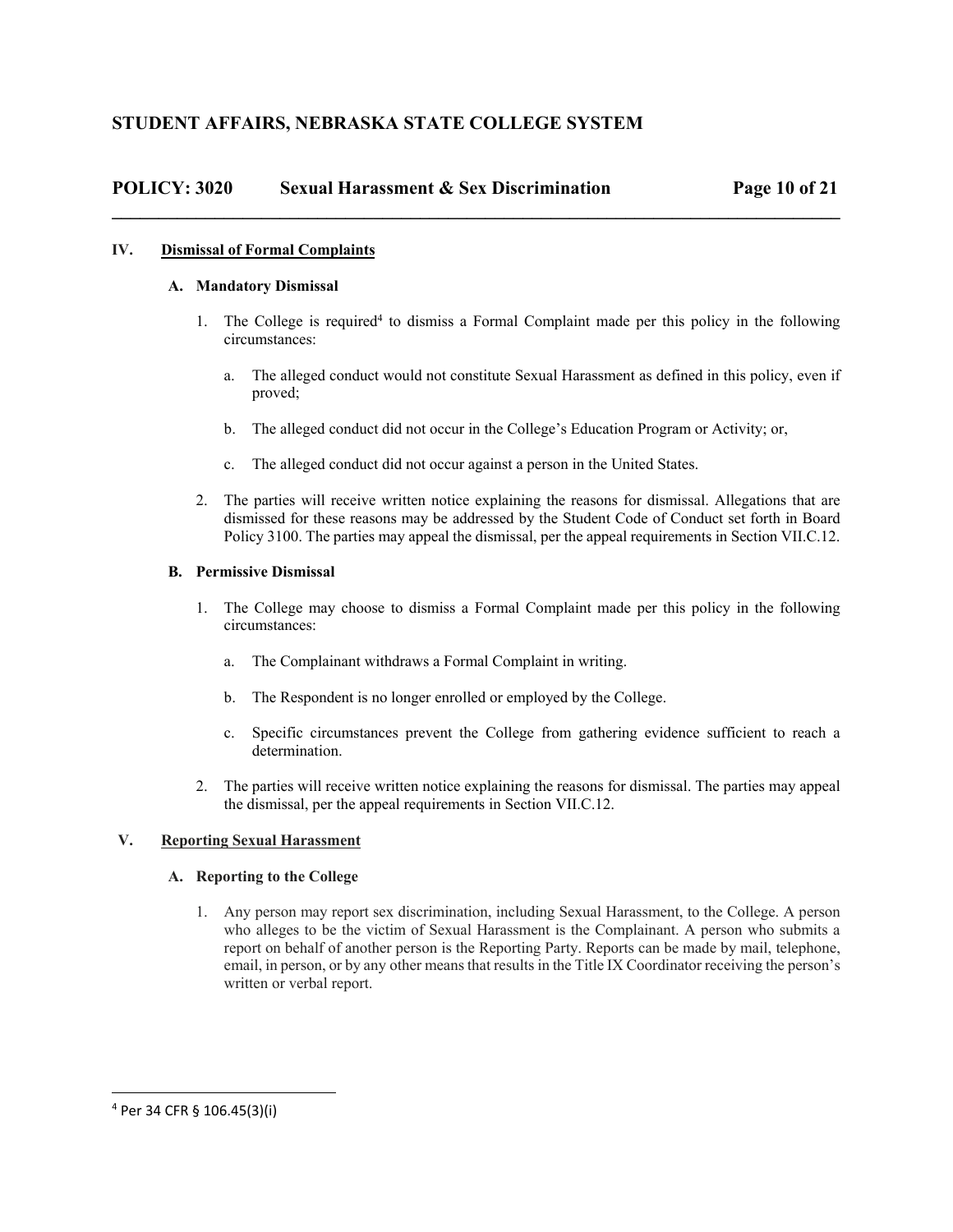# **POLICY: 3020 Sexual Harassment & Sex Discrimination Page 11 of 21**

2. The names and contact information for the Colleges' Title IX Coordinators are below.

**\_\_\_\_\_\_\_\_\_\_\_\_\_\_\_\_\_\_\_\_\_\_\_\_\_\_\_\_\_\_\_\_\_\_\_\_\_\_\_\_\_\_\_\_\_\_\_\_\_\_\_\_\_\_\_\_\_\_\_\_\_\_\_\_\_\_\_\_\_\_\_\_\_\_\_\_\_\_** 

| <b>Chadron State College</b>    | <b>Peru State College</b>           | <b>Wayne State College</b>   |
|---------------------------------|-------------------------------------|------------------------------|
| Name: Megan Northrup            | Name: Eulanda Cade                  | Name: Alicia Dorcey          |
| E-mail: mnorthrup@csc.edu       | E-mail: ecade@peru.edu              | E-mail: aldorce $1$ @wsc.edu |
| Phone: (308) 430-0980           | Phone: (402) 872-2230               | Phone: (402) 375-7321        |
| <b>Address: Crites Hall 341</b> | <b>Address:</b> Administration, 312 | Address: Student Center 103C |
| 1000 Main Street                | $PO$ Box 10                         | 1111 North Main Street       |
| Chadron, NE, 69337              | Peru, NE, 68421                     | Wayne, NE, 68787             |
| https://www.csc.edu/titleix/    | https://www.peru.edu/titleix/       | https://www.wsc.edu/titleix  |
|                                 |                                     |                              |
|                                 |                                     |                              |

- 3. The College appreciates the privacy concerns inherent in allegations of Sexual Harassment.
	- a. To protect students' privacy rights, the names of students or other identifying information, especially that which is contained in written documents and notes, will only be disclosed to third parties if;
		- i. Prior written permission is given by the student concerned;
		- ii. The disclosure is necessary to conduct an investigation or implement a Supportive Measure;
		- iii. The disclosure is necessary to pursue disciplinary action;
		- iv. The disclosure is otherwise required by law.
	- b. Complainants will be informed that the College has a legal duty to include information about reports of criminal sexual misconduct in annual security report statistics which do not identify the parties involved.<sup>5</sup>
- 4. The law recognizes and protects the confidentiality of communications between a person seeking care and a medical or mental health professional.
	- a. Medical or mental health professionals employed by the College (Licensed Student Counselors, Nurses and Athletic Trainers) are Confidential Employees.
	- **b.** Confidential Employees are not required to report incidents of Sexual Harassment or Sex Discrimination of which they become aware to the Title IX Coordinator and may respect and protect confidential communications from students, faculty, and staff to the extent they are legally able to do so. Confidential Employees may have to breach a confidence, however, when they perceive an immediate and serious threat to any person or property.

 5 Per the Clery Act, 20 U.S.C. § 1092(f)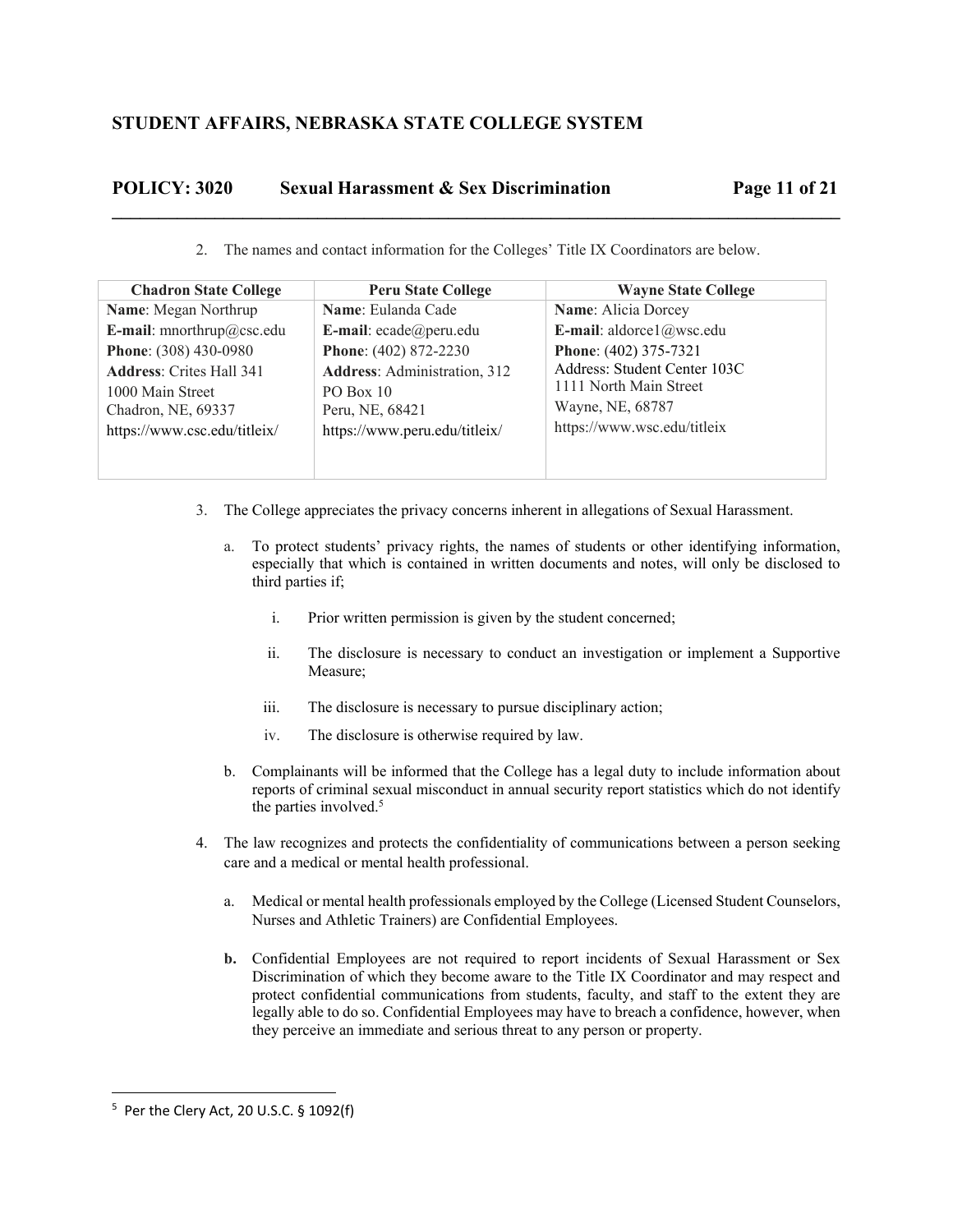## **POLICY: 3020 Sexual Harassment & Sex Discrimination Page 12 of 21**

**c.** All College employees (including Confidential Employees) are required by state law to report allegations or reasonable suspicion of child abuse or neglect, including sexual assault or abuse of a minor, to either law enforcement or the Department of Health and Human Services.<sup>6</sup> The Child Abuse and Neglect Hotline is (800) 652-1999. In Nebraska, the age of majority is nineteen (19).

**\_\_\_\_\_\_\_\_\_\_\_\_\_\_\_\_\_\_\_\_\_\_\_\_\_\_\_\_\_\_\_\_\_\_\_\_\_\_\_\_\_\_\_\_\_\_\_\_\_\_\_\_\_\_\_\_\_\_\_\_\_\_\_\_\_\_\_\_\_\_\_\_\_\_\_\_\_\_** 

## **B. Reporting Conduct to Law Enforcement**

1. Reporting conduct to the College and reporting conduct to law enforcement are two (2) separate processes. A Complainant can choose to report the conduct only to the College, or only to law enforcement, or to both the College and law enforcement.

## **C. Judicial Orders**

- 1. Parties may pursue judicial remedies such as orders of protection, no contact orders, restraining orders, or similar lawful orders issued by criminal, civil, or tribal courts.
- 2. Parties are responsible for notifying the College of such an order and should provide a copy of it to the Title IX Coordinator/Designee as soon as reasonably possible. The party may discuss options with the Title IX Coordinator/Designee regarding enforcing the order when the parties participate in a College Educational Program or Activity.

## **D. Medical Care and Law Enforcement**

- 1. A Complainant may obtain medical care to collect and preserve physical evidence of the alleged offense.
- 2. Health care providers are required to report to law enforcement when an injury appears to have been received in connection with, or as a result of, the commission of an actual or attempted sexual assault.7
- 3. A Complainant eighteen (18) years and older who has not experienced serious bodily injury may choose from the following options regarding reporting to law enforcement and evidence collection: (1) Full report with evidence collection; (2) Partial report with evidence collection; and (3) Anonymous report with evidence collection. Additional information about these options is available in the Nebraska Medical Sexual Assault Protocol. It is important that a Complainant make an informed decision regarding important physical evidence that may be preserved.
- 4. Regardless of whether or not the law enforcement authorities choose to prosecute a reported offense, the College can pursue disciplinary action against a student or employee alleged to have committed Sexual Harassment. If a report is made to law enforcement and the agency pursues an investigation, the College will cooperate with the law enforcement agency.

 <sup>6</sup> Nebraska Revised Statute 28‐711.

<sup>7</sup> *Nebraska Medical Sexual Assault Protocol*, Nebraska Attorney General's Office, July 2019. Available at https://ago.nebraska.gov/sites/ago.nebraska.gov/files/doc/Nebraska%20Medical%20Sexual%20Assault%20Protoc ol%20FINAL.pdf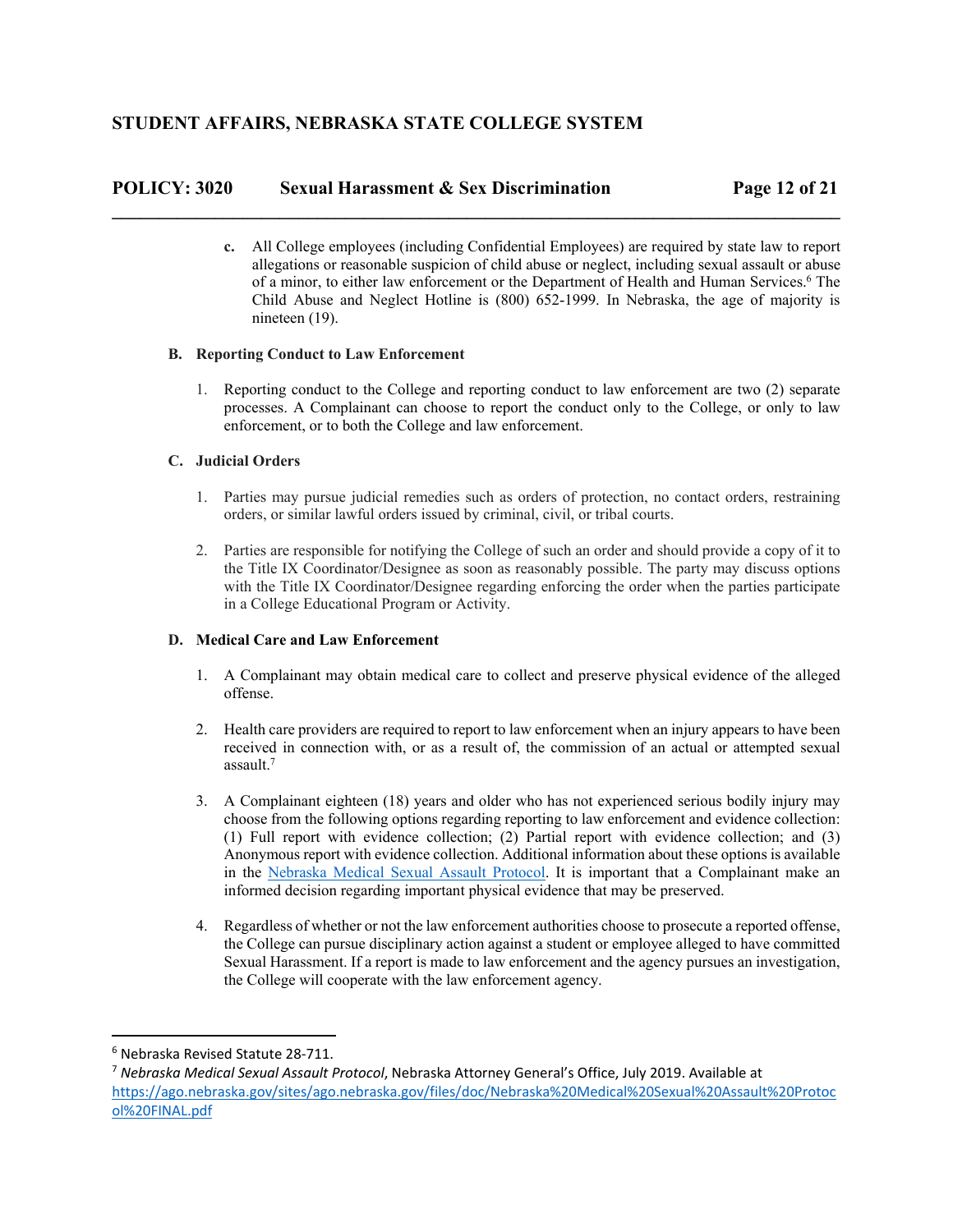# **POLICY: 3020 Sexual Harassment & Sex Discrimination Page 13 of 21 \_\_\_\_\_\_\_\_\_\_\_\_\_\_\_\_\_\_\_\_\_\_\_\_\_\_\_\_\_\_\_\_\_\_\_\_\_\_\_\_\_\_\_\_\_\_\_\_\_\_\_\_\_\_\_\_\_\_\_\_\_\_\_\_\_\_\_\_\_\_\_\_\_\_\_\_\_\_**

### **VI. Emergency Removal of Complainants and Respondents**

- **A. The College may remove a Complainant or Respondent from the College's Education Program or Activity on an emergency basis when appropriate.** 
	- 1. In such an instance the College must do the following:
		- a. Conduct an individualized safety and risk analysis prior to removal;
		- b. Determine whether an immediate threat to the physical health or safety of any student or other individual arising from the allegations of Sexual Harassment exists, and whether the risk justifies removing a Complainant or Respondent;
		- c. If removal is deemed appropriate, the College must provide the party with notice of removal and an opportunity to challenge the decision immediately following removal.
	- 2. Decisions to remove a Complainant or Respondent on an emergency basis will be made by the Vice President or Dean responsible for Student Affairs as designated by the President. The Vice President or Dean responsible for Student Affairs as designated by the President will consider the result of the College's safety and risk assessment process when determining whether removal is appropriate:

## **VII. Grievance Process**

#### **A. Overview**

- 1. The Complainant has two (2) options to resolve their Formal Complaint of Sexual Harassment: (1) the College investigates the alleged conduct and a determination regarding responsibility is made after a Hearing; or (2) both the Complainant and Respondent agree to an Informal Resolution that the College deems appropriate, any time prior to a determination regarding responsibility. Informal Resolutions require the voluntary and written consent of both the Complainant and Respondent, and may not involve a full investigation. The Complainant may choose which process to initiate.
- 2. The Colleges' grievance process for resolving allegations of Sexual Harassment is fair and impartial. All relevant evidence will be objectively evaluated, including inculpatory and exculpatory evidence. Credibility determinations are not based on a person's status as a Complainant, Respondent, or Witness. Respondents are presumed to be not responsible for the alleged conduct until a determination regarding responsibility is made at the conclusion of the grievance process. All parties and Witnesses are prohibited from knowingly making false statements or knowingly submitting false information during the grievance process.
- 3. The burden of proof and gathering evidence rests on the College, not the parties. Parties will have opportunities to provide their account of the alleged incident, respond to the other party's account, and inspect and review evidence that is directly related to the allegations.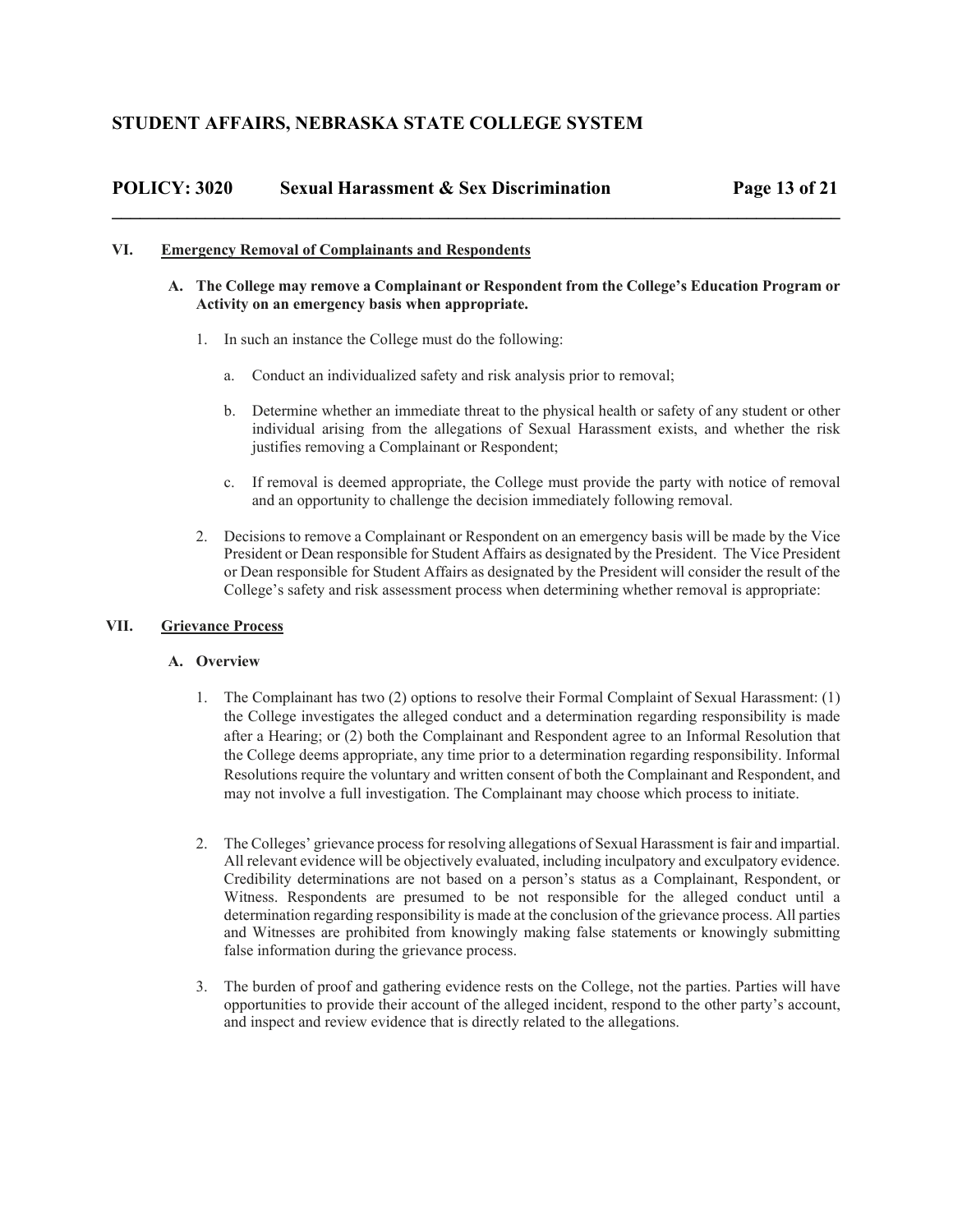## **POLICY: 3020 Sexual Harassment & Sex Discrimination Page 14 of 21**

**\_\_\_\_\_\_\_\_\_\_\_\_\_\_\_\_\_\_\_\_\_\_\_\_\_\_\_\_\_\_\_\_\_\_\_\_\_\_\_\_\_\_\_\_\_\_\_\_\_\_\_\_\_\_\_\_\_\_\_\_\_\_\_\_\_\_\_\_\_\_\_\_\_\_\_\_\_\_** 

- 4. Each party may have an Advisor of their choice, who may be, but is not required to be, an attorney. Advisors may accompany the party to any meeting or proceeding. If a party does not have an Advisor at the Hearing, the Vice President or Dean responsible for Student Affairs as designated by the President shall appoint an Advisor for the party without any fee or charge to the party.
- 5. The College strives to complete the Grievance Process within sixty (60) business days. Throughout the process the College will provide the parties with regular status updates and information regarding next steps.

## **B. Request to Temporarily Delay the Grievance Process**

- 1. A party may submit a written request to the Title IX Coordinator to temporarily delay the grievance process or provide a limited extension of time for good cause. Good cause may include, but is not limited to:
	- a. The absence of a party, the party's Advisor, or a Witness;
	- b. Concurrent law enforcement activity;
	- c. The need for language assistance or disability accommodation.
- 2. If the request is granted, the Title IX Coordinator will notify the parties in writing of the delay or extension and the reasons for it. The College may also elect to delay the grievance process for good cause.

## **C. Process Steps**

1. Report Received:

The Title IX Coordinator receives an initial report alleging Sexual Harassment. This report may be from the person who alleges to be the victim of Sexual Harassment (Complainant) or it may have been submitted on their behalf by a third party (Reporting Party).

2. Outreach to Complainant:

The Title IX Coordinator will promptly contact the Complainant for the following purposes:

a. To discuss the report, the availability of Supportive Measures, and the Complainant's wishes regarding Supportive Measures;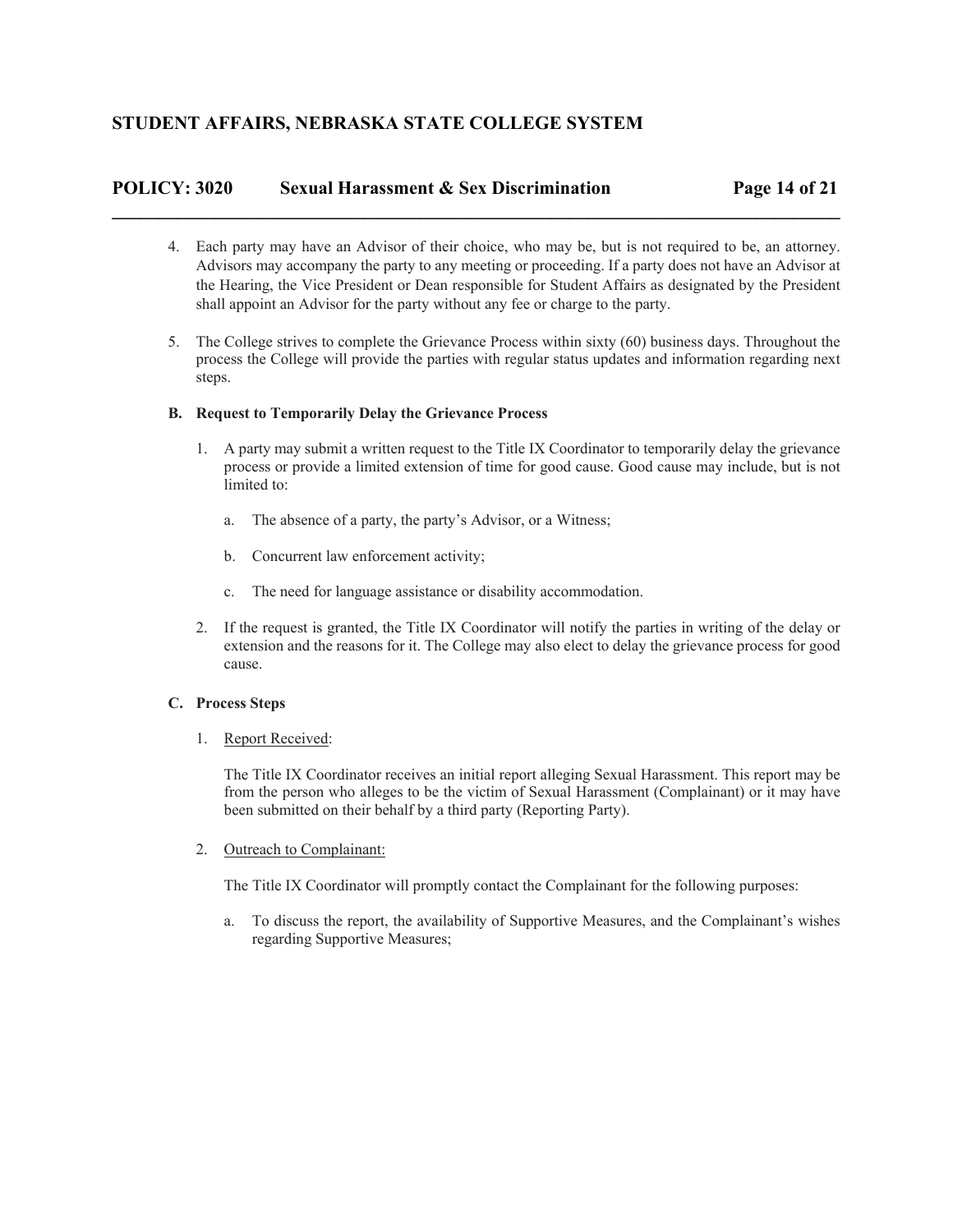| POLICY: 3020 | <b>Sexual Harassment &amp; Sex Discrimination</b> | Page 15 of 21 |
|--------------|---------------------------------------------------|---------------|
|              |                                                   |               |

- b. To listen to the Complainant's account and ask questions to gain a better understanding of the nature of the alleged incident;
- c. To explain this policy and the definition of Sexual Harassment
- 3. Determination Regarding Policy Application:

The Title IX Coordinator will determine whether the alleged conduct is redressible by this policy, which applies exclusively to Sexual Harassment, or whether the alleged conduct may be redressible under another College policy, such as the Student Code of Conduct.

- a. Alleged conduct that would constitute Sexual Harassment if proved can be addressed by this policy. Continue to Step 4.
- b. Alleged conduct that does not constitute Sexual Harassment if proved may be redressible under another College policy. In this case, the Title IX Coordinator will refer the Complainant to the appropriate College official.
- c. If the alleged conduct is redressible by this policy, the Title IX Coordinator will facilitate appropriate Supportive Measures for the parties. If the alleged conduct is redressible under another College policy, the Title IX Coordinator will delegate the responsibility of facilitating Supportive Measures to the Dean of Students or other appropriate College official.
- 4. Formal Complaint Submitted:

Complainant will sign a Formal Complaint alleging Sexual Harassment against a Respondent and requesting that the College investigate the allegation.

5. Parties Receive Notice of Allegations:

The Complainant and Respondent will be notified in writing of the allegations and that the College will conduct an investigation. The Respondent's notice will include sufficient details known at the time and allow sufficient time for Respondent to prepare a response before any initial interview.

6. Title IX Coordinator or Designee Conducts Investigation:

The investigation will involve the following:

- a. Gathering evidence;
	- i. If a party wishes for their medical records, prior educational records, or other records that are external to the College to be considered in the grievance process they must provide written consent for those records to be released to the College and make arrangements for the records to be sent to the College.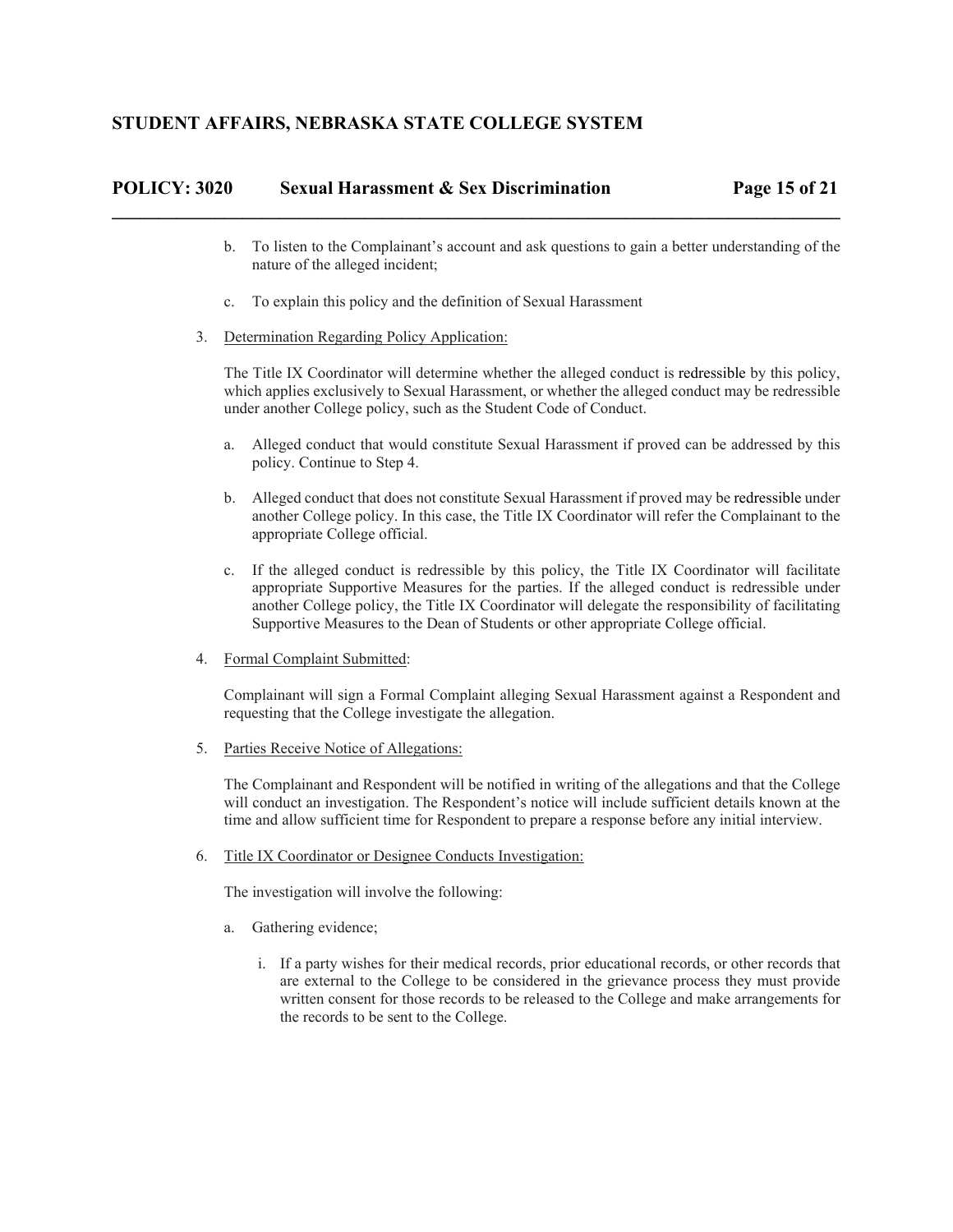# **POLICY: 3020 Sexual Harassment & Sex Discrimination Page 16 of 21 \_\_\_\_\_\_\_\_\_\_\_\_\_\_\_\_\_\_\_\_\_\_\_\_\_\_\_\_\_\_\_\_\_\_\_\_\_\_\_\_\_\_\_\_\_\_\_\_\_\_\_\_\_\_\_\_\_\_\_\_\_\_\_\_\_\_\_\_\_\_\_\_\_\_\_\_\_\_**

- b. Interviewing the Complainant, Respondent, and any Witnesses;
- c. Review and assessment of all related written statements, reports, and other relevant material;
- d. Synthesizing areas of dispute and agreement between the parties;
- e. Preparation of an Investigative Report that organizes, assesses, and fairly summarizes the relevant evidence and synthesizes areas of dispute and agreement between the parties.
- f. Review of applicable College policies;
- g. If a party has not selected an Advisor to be present at the Hearing the College will appoint an Advisor. The Advisor will ask all cross-examination questions at the hearing on the party's behalf.
- 7. Inspection and Review of Evidence and Parties' Response:

Prior to the completion of the Investigative Report, the parties and their Advisors, will receive an electronic copy of all the evidence obtained from the investigation that is directly related to the allegations.

- a. **Parties will have ten (10) calendar days to submit a written response**, which will be considered prior to the completion of the Investigative Report. This is an opportunity for each party to correct or clarify the evidence or provide additional information before the Investigative Report is completed.
- b. Any written response from the parties will be included in the Investigative Report.
- c. A party's failure to respond will be taken as their confirmation that the evidence they received is accurate for the purposes of the following procedural steps.
- 8. Investigative Report Prepared and Provided to the Parties:

The Title IX Coordinator/Designee will prepare an Investigative Report that organizes and fairly summarizes the relevant evidence and highlights key issues.

- a. The Title IX Coordinator/Designee will also prepare a file containing any additional evidence that is directly related to the allegations, but upon which the College does not intend to rely in making a determination regarding responsibility. Both the Investigative Report and this file (if applicable) will be provided to the parties and their Advisors when they receive the Investigative Report.
- b. The parties and their Advisors will receive an electronic copy of the Investigative Report and any additional evidence for their review and written response at least ten (10) calendar days prior to the Hearing. This is an opportunity for each party to identify any inaccuracies in the Investigative Report or any additional evidence before the Hearing. A party's failure to respond will be taken as their confirmation that the Investigative Report and any additional evidence is accurate. Once the Investigative Report is finalized the Title IX Coordinator/Designee will provide it and any additional evidence to the Hearing Panel.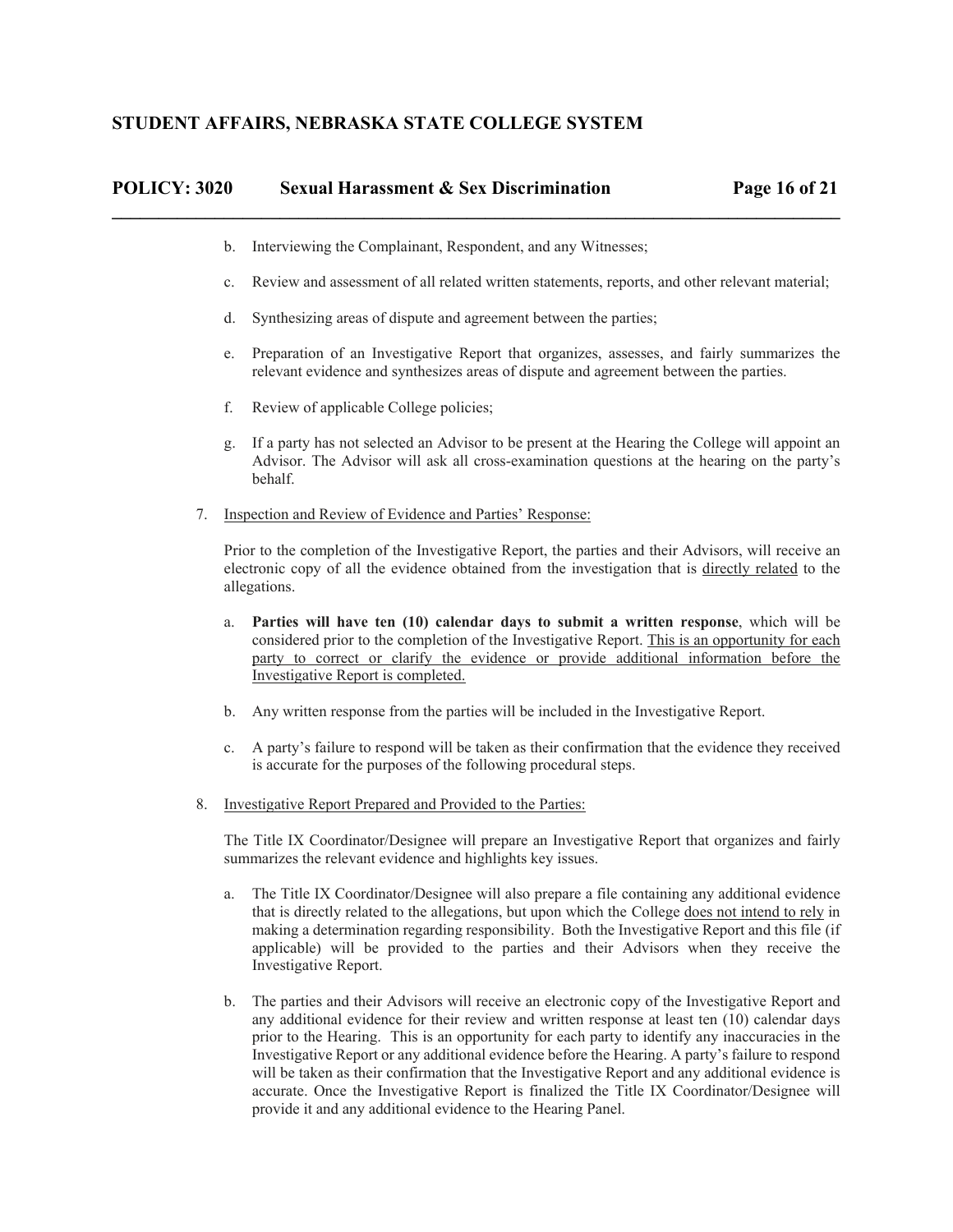## **POLICY: 3020 Sexual Harassment & Sex Discrimination Page 17 of 21**

c. Parties and/or Hearing Panel members who wish to call a Witness during the Hearing must submit in writing the Witness's name(s) and contact information to the Hearing Chairperson before the date of the Pre-Hearing Conference. The Hearing Chairperson is responsible for summoning the Witnesses in writing.

**\_\_\_\_\_\_\_\_\_\_\_\_\_\_\_\_\_\_\_\_\_\_\_\_\_\_\_\_\_\_\_\_\_\_\_\_\_\_\_\_\_\_\_\_\_\_\_\_\_\_\_\_\_\_\_\_\_\_\_\_\_\_\_\_\_\_\_\_\_\_\_\_\_\_\_\_\_\_** 

9. Pre-Hearing Conference:

Each party and their Advisor will attend a Pre-Hearing Conference with the Hearing Chairperson. The purpose of this Pre-Hearing Conference is to prepare the parties for the Hearing and ensure that they understand the procedures.

- a. The Pre-Hearing Conference must occur after the parties have had ten (10) calendar days to review the Investigative Report and any additional evidence and respond. The Title IX Coordinator or Designee will be present, but the Hearing Chairperson will direct the conference.
- b. At the Pre-Hearing Conference, the parties and their Advisors:
	- i. Will be notified of the Hearing date, time, and location.
	- ii. Will have the opportunity to inspect and review the Investigative Report and all the evidence directly related to the allegation, including evidence upon which the College does not intend to rely in making a determination of responsibility and exculpatory and inculpatory evidence.
	- iii. Will confirm the list of Witnesses the party and/or the Hearing Panel wishes to call at the Hearing.
	- iv. Will submit in writing any evidence they intend to use or questions they intend to ask (through their Advisor) of the other party and any Witnesses at the Hearing.
- c. During the Pre-Hearing Conference, the Hearing Chairperson will review the submitted questions and evidence and make a determination regarding their relevancy.
- d. If a question or evidence is not relevant, the Hearing Chairperson will explain and document their decision to exclude it from the Hearing in the Pre-Hearing Conference Summary. The parties may provide reasons why they believe the question or evidence is relevant or not relevant and their rational will be taken into consideration by the Hearing Chairperson.
- e. Questions and evidence about the Complainant's or Respondent's sexual predisposition or prior sexual behavior are not relevant. There are three (3) exceptions:
	- i. Such questions and evidence are offered to prove that someone other than the Respondent committed the conduct alleged by the Complainant;
	- ii. If the questions and evidence concern specific incidents of the Complainant's prior sexual behavior with respect to the Respondent and are offered to prove consent;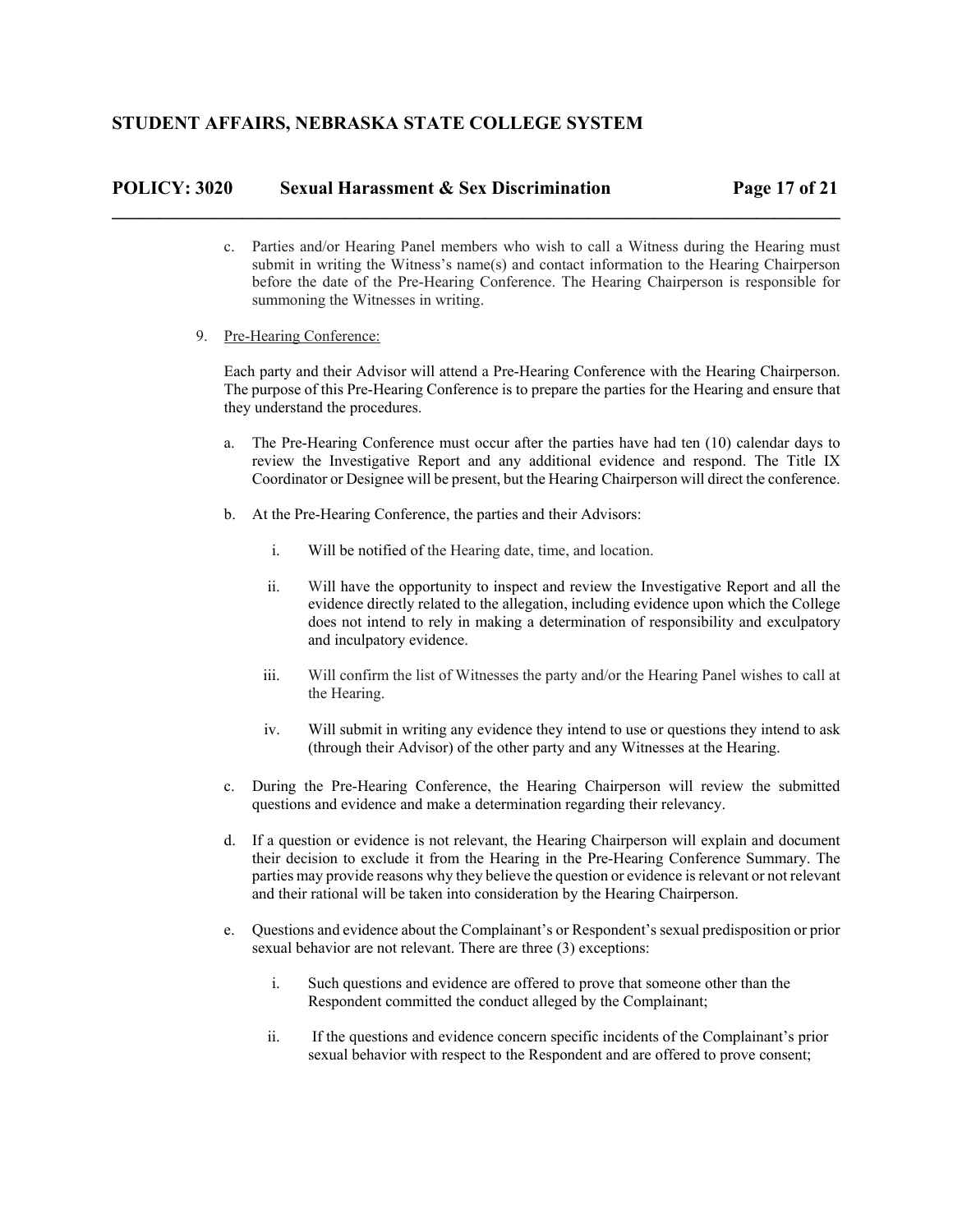# **POLICY: 3020 Sexual Harassment & Sex Discrimination Page 18 of 21 \_\_\_\_\_\_\_\_\_\_\_\_\_\_\_\_\_\_\_\_\_\_\_\_\_\_\_\_\_\_\_\_\_\_\_\_\_\_\_\_\_\_\_\_\_\_\_\_\_\_\_\_\_\_\_\_\_\_\_\_\_\_\_\_\_\_\_\_\_\_\_\_\_\_\_\_\_\_**

- iii. If the questions and evidence concern specific incidents of the Respondent's prior sexual behavior with respect to the Complainant and are offered to prove consent.
- f. Exclusion of such questions or evidence will be explained and documented in the Pre-Hearing Conference Summary.
- g. Questions or evidence that constitute or seek disclosure of information protected by a legally recognized privilege are not permitted at the Hearing, unless the person holding the privilege waives it. This may include information protected by doctor-patient or attorney-client privilege. The exclusion of such questions or evidence will be explained and documented in the Pre-Hearing Conference Summary.
- h. The parties and their Advisors will be informed that they may still resolve the matter informally at this point in the grievance process. See Section VII. D. for information about Informal Resolutions. If the parties wish to continue to a Hearing, the Hearing Chairperson will review Hearing procedures with each party.
- i. The Hearing Chairperson will write a Pre-Hearing Conference Summary that includes documentation of relevancy based exclusions of questions or evidence and the list of approved questions or evidence. The Hearing Chairperson will provide it to the parties in writing before the Hearing and it will become part of the record provided to the Hearing Panel.
- 10. Hearing:
	- a. The College will conduct a live Hearing to determine whether the Respondent is responsible for the alleged conduct, and if so, what disciplinary measures or sanctions will be imposed. The Hearing Panel is the decision maker and will use the preponderance of the evidence standard, which means the greater weight of the evidence.
	- b. The Hearing Panel will consist of a minimum of three (3) individuals, who each have a vote. Students will not serve on the Hearing Panel. The Hearing Chairperson will direct the hearing and the determination will be made by the majority vote. At its discretion, the College may employ a third party to conduct the hearing.
	- c. The Title IX Coordinator or Designee (who conducted the investigation) will be present at the Hearing to answer questions or clarify information, but will have no other role in the grievance process.
	- d. The Hearing Panel will be permitted to call witnesses. Each party's Advisor will be permitted to present evidence and ask the other party and any witnesses all relevant questions and followup questions, including those that challenge credibility.
	- e. Before a party or Witness responds to a question or evidence presented, the Hearing Chairperson must first determine whether it is relevant and explain any decision to exclude a question or evidence presented as not relevant, **unless** the question or evidence presented was approved as relevant during the Pre-Hearing Conference.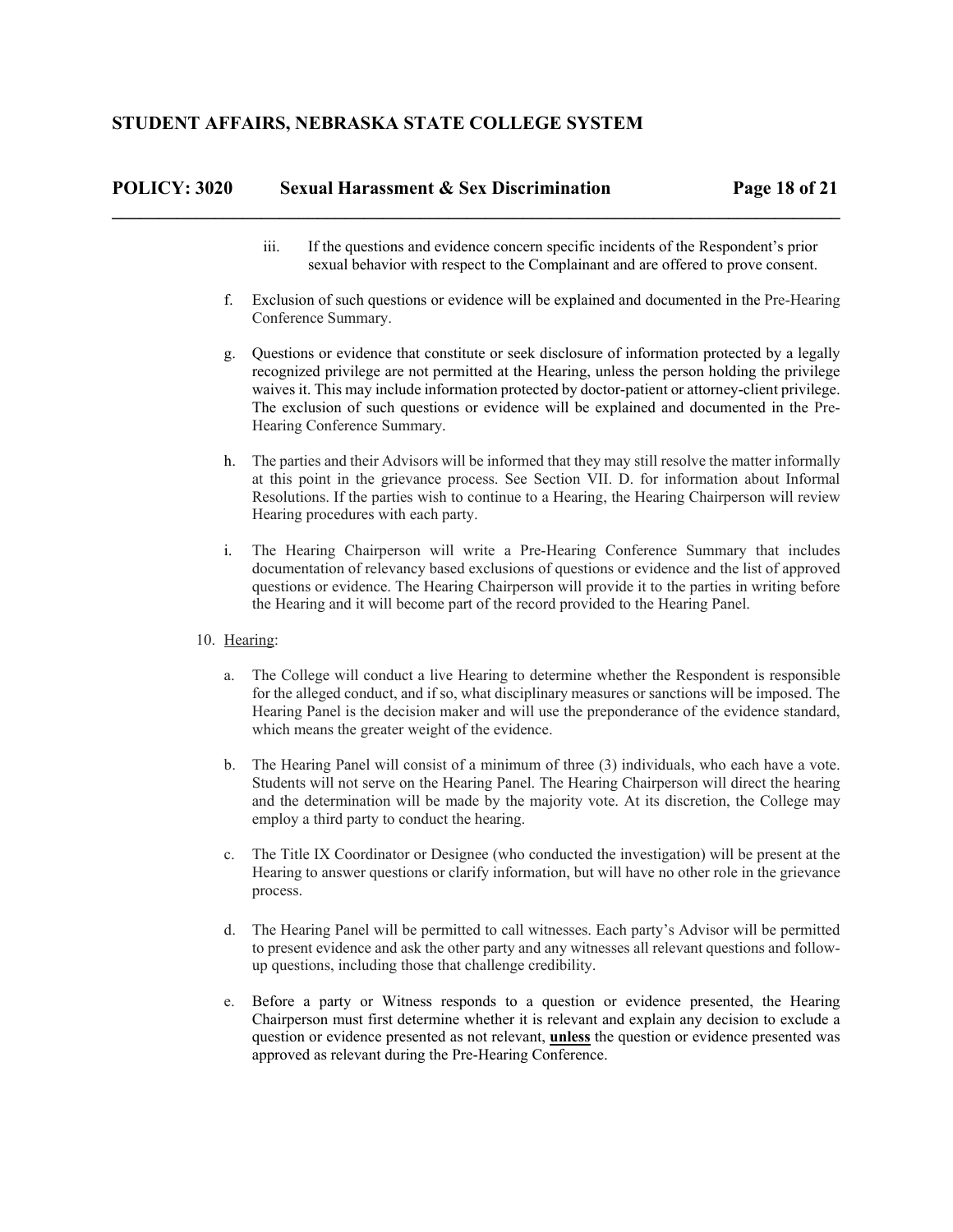## **POLICY: 3020 Sexual Harassment & Sex Discrimination Page 19 of 21**

f. If a party or Witness does not submit to cross-examination at the Hearing, the Hearing Panel must not rely on any statement that party or Witness made (during the investigation and/or the Hearing) in reaching a determination regarding responsibility. However, the hearing panel cannot draw an inference about the determination regarding responsibility based solely on a party's or Witness's absence from the Hearing or refusal to answer cross-examination or other questions.

**\_\_\_\_\_\_\_\_\_\_\_\_\_\_\_\_\_\_\_\_\_\_\_\_\_\_\_\_\_\_\_\_\_\_\_\_\_\_\_\_\_\_\_\_\_\_\_\_\_\_\_\_\_\_\_\_\_\_\_\_\_\_\_\_\_\_\_\_\_\_\_\_\_\_\_\_\_\_** 

- g. Either party may request to be located in separate rooms during the Hearing, with technology enabling the Hearing Panel and parties to simultaneously see and hear the party or Witness answering questions.
- h. The College shall create an audio or audio-visual recording of any Hearing and make it available to the parties for inspection and review. After the Hearing is complete the Hearing Panel will convene in private within forty-eight (48) hours of the end of the hearing to vote.
- 11. Parties Receive Written Determination Regarding Responsibility:
	- a. The Hearing Chairperson will simultaneously provide the parties a written determination regarding responsibility and any applicable disciplinary action within ten (10) calendar days of the Hearing's conclusion.
	- b. If an appeal is filed, the determination will become final on the date that the College provides the parties with the written determination of the result of the appeal. If no appeal is filed, the determination will become final on the date that an appeal would no longer be timely.
- 12. Appeal:
	- a. The Complainant and/or the Respondent may appeal to the President a determination regarding responsibility or the College's dismissal of a Formal Complaint.
	- b. **Appeals must be submitted to the President in writing within five (5) calendar days of the determination regarding responsibility or within five (5) calendar days of the dismissal of the Formal Complaint.**
	- c. The Title IX Coordinator/Designee will provide the President the record of the investigation and Hearing.
	- d. When an appeal is filed the Title IX Coordinator/Designee will notify the other party in writing. Both parties will have five (5) calendar days to submit to the President a written statement in support of, or challenging, the outcome.
	- e. The permissible bases for appeal are:
		- i. Procedural irregularity that affected the outcome of the matter;
		- ii. New evidence that was not reasonably available at the time the determination regarding responsibility or dismissal was made, that could affect the outcome of the matter;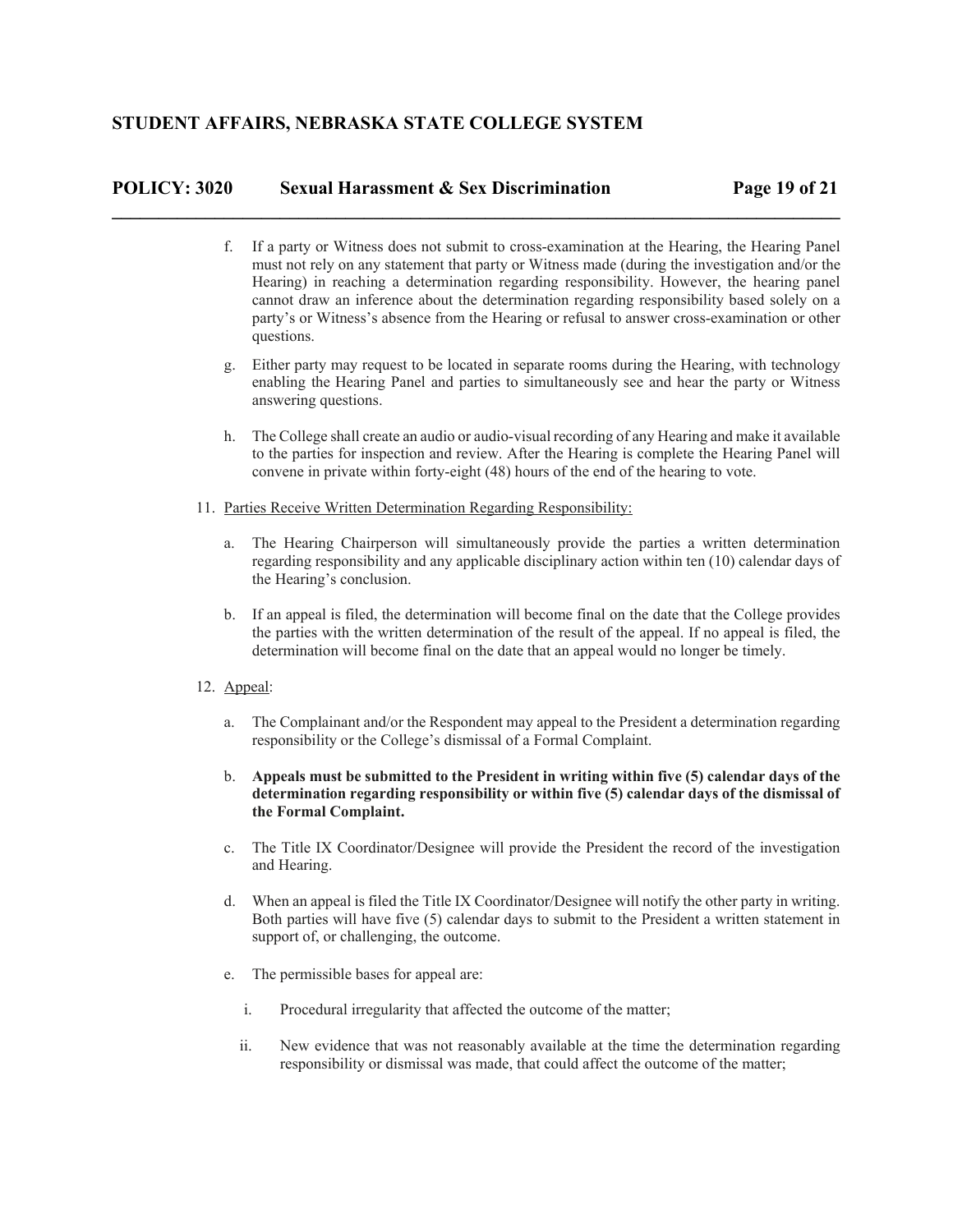# **POLICY: 3020 Sexual Harassment & Sex Discrimination Page 20 of 21 \_\_\_\_\_\_\_\_\_\_\_\_\_\_\_\_\_\_\_\_\_\_\_\_\_\_\_\_\_\_\_\_\_\_\_\_\_\_\_\_\_\_\_\_\_\_\_\_\_\_\_\_\_\_\_\_\_\_\_\_\_\_\_\_\_\_\_\_\_\_\_\_\_\_\_\_\_\_**

- iii. The Title IX Coordinator, Designee, Hearing Chairperson or Hearing Panel member had a conflict of interest or bias for or against Complainants or Respondents generally, or the individual Complainant or Respondent, that affected the outcome of the matter.
- f. The parties will simultaneously receive a written decision describing the result of the appeal and the rationale for the result.
- g. If an appeal is filed, the determination will become final on the date that the College provides the parties with the written determination of the result of the appeal. Any sanctions imposed by the initial determination of responsibility will go into effect *after* the five (5) day window for appeals closes, and if an appeal occurs, after it is complete. However, existing Supportive Measures may remain in place.

## **D. Informal Resolution**

- A. At any time prior to reaching a determination regarding responsibility the College may facilitate an Informal Resolution process that does not involve a full investigation and Hearing. A Formal Complaint is a prerequisite of an Informal Resolution, and both parties must provide voluntary, written consent to participate in the Informal Resolution process.
	- 1. The College will provide the parties with written notice disclosing the allegations, the requirements of the Informal Resolution process, and any consequences resulting from participating in the Informal Resolution process, including records that will be maintained or shared.
	- 2. The Title IX Coordinator/Designee can present a framework of potential remedies to guide the parties in negotiation, but the parties themselves must come to an agreement. The Title IX Coordinator/Designee will facilitate this process, and will use their discretion to ensure that the Informal Resolution is appropriate for the College. The parties may not bind the College to a resolution that the College does not deem appropriate.
	- 3. Informal Resolution may be accomplished through mediation and other forms of facilitation, such as the parties communicating through the Title IX Coordinator/Designee to minimize contact with each other, or the parties communicating directly with each other and the Title IX Coordinator/Designee.
	- 4. The Informal Resolution process cannot be used to resolve allegations that an employee (including a student-employee) sexually harassed a student if the alleged harassment occurred in the context of their employment.

## **VIII. Retaliation**

## **A. Retaliation is Prohibited**

1. The College will not tolerate or engage in intimidation, threats, coercion, or discrimination against any individual for the purpose of interfering with any right or privilege secured under Title IX or 34 CFR Part 106, or because the individual made a complaint or report, testified, assisted, participated, or refused to participate in an investigation, proceeding, or Hearing under this policy.